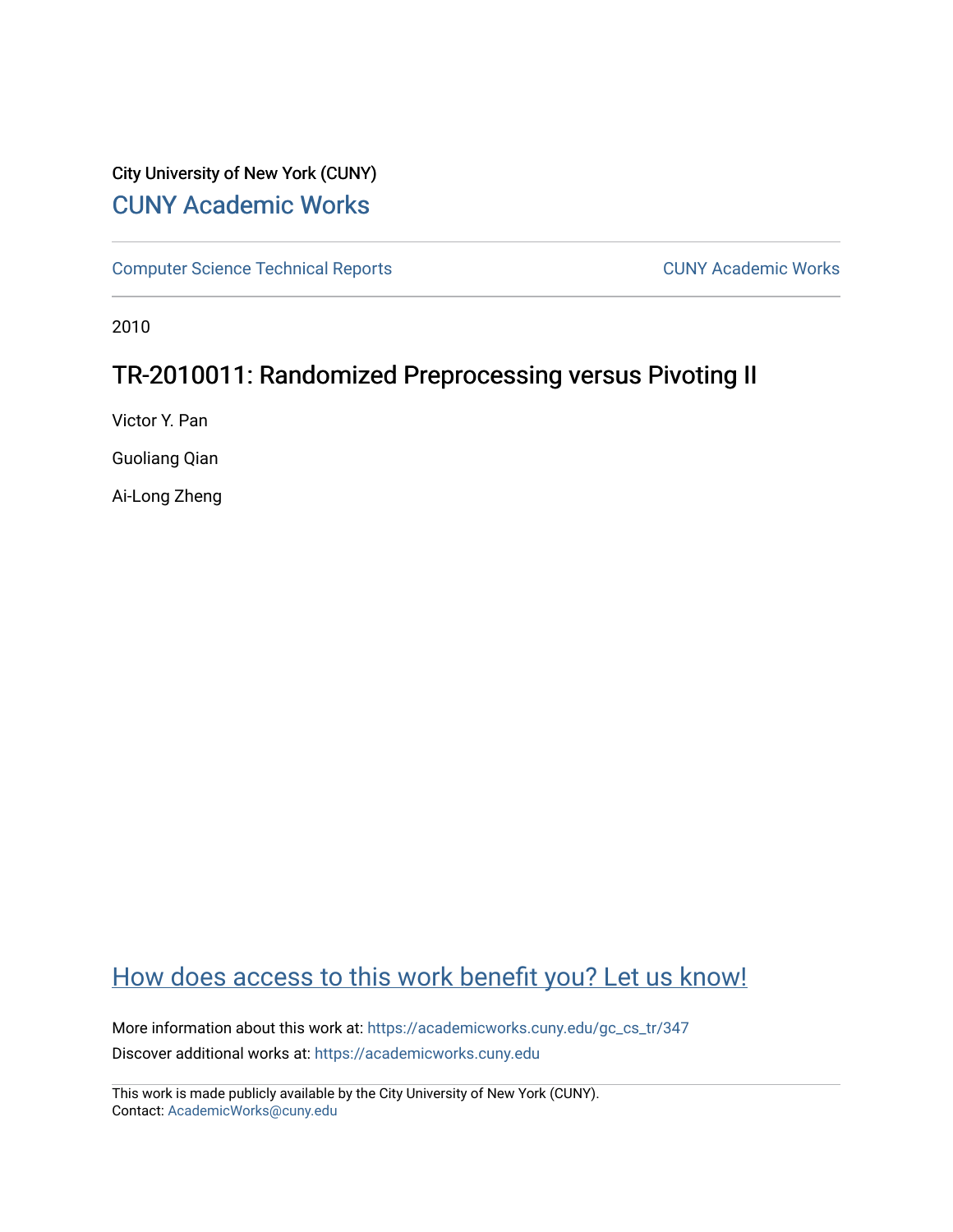# **Randomized Preprocessing versus Pivoting II** <sup>∗</sup>

Victor Y. Pan[1*,*2]*,*[*a*] , Guoliang Qian[2]*,*[*b*] , and Ai-Long Zheng[2]*,*[*c*]

[1] Department of Mathematics and Computer Science Lehman College of the City University of New York Bronx, NY 10468 USA [2] Ph.D. Programs in Mathematics and Computer Science The Graduate Center of the City University of New York New York, NY 10036 USA [*a*] victor.pan@lehman.cuny.edu http://comet.lehman.cuny.edu/vpan/ [*b*] gqian@gc.cuny.edu [*c*] azheng-1999@yahoo.com

#### **Abstract**

It is known that without pivoting Gaussian elimination can run significantly faster, particularly for matrices that have structure of Toeplitz or Hankel types, but becomes numerically unsafe. The known remedies take their toll, e.g., symmetrization squares the condition number of the input matrix. Can we fix the problem without such a punishment? Taking this challenge we combine randomized preconditioning techniques with iterative refinement and prove that this combination is expected to make pivoting-free Gaussian elimination numerically safe while keeping it fast. For matrices having structures of Toeplitz or Hankel types a cubic arithmetic time bound for Gaussian elimination with pivoting decreases to a nearly linear time bound, and our tests show dramatic decrease of the CPU time as well.

**2000 Math. Subject Classification:** 65F05, 65F22, 65F35

**Key Words:** Gaussian elimination, Pivoting, Randomized preconditioning, Hankel matrix computations

## **1 Gaussian Elimination with No Pivoting**

Gaussian elimination with no pivoting (hereafter we refer to it as GENP) generally fails to produce an uncorrupted numerical solution to a linear system of equations because of the propagation of rounding errors. Pivoting, that is row or column interchange, however, takes its toll. It "usually degrades the performance" [GL96, page 119] by interrupting the string of arithmetic computations with the foreign operations of comparisons. Furthermore pivoting is not friendly to updating input matrices, hinders parallel processing, threatens or undermines application of block matrix algorithms, and rapidly destroys sparseness and matrix structure of Toeplitz and Hankel types, thus increasing the running time of the solution dramatically, from nearly linear to cubic.

Of course one can support GENP by applying symmetrization instead of pivoting, but at the expense of squaring the condition number of an input matrix. We refer the reader to [VBHK01,

<sup>∗</sup>Supported by PSC CUNY Awards 61406–0039 and 62230–0040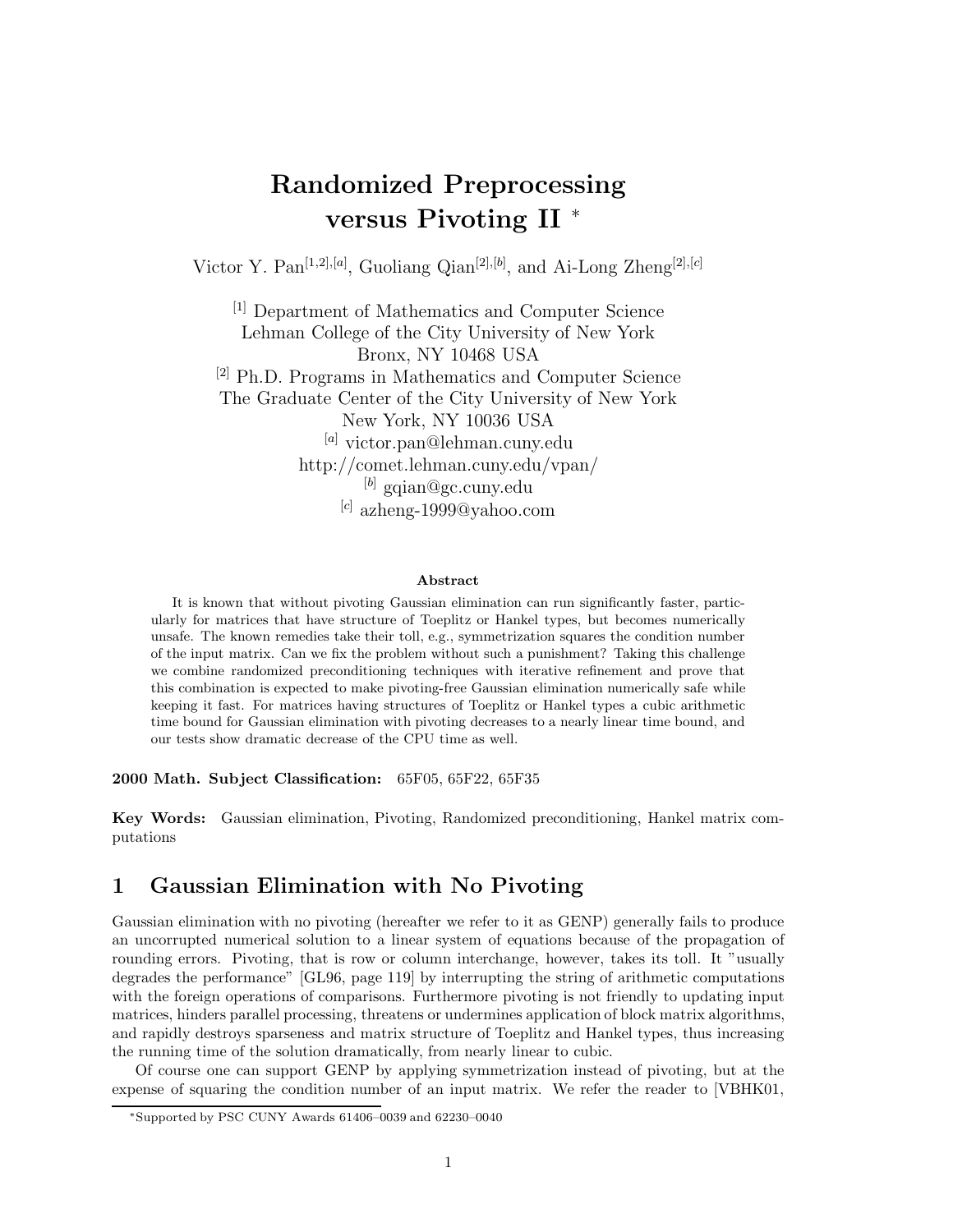Introduction] and the references therein on various other methods of alleviating this problem in the case of input matrices with the structure of Toeplitz and Hankel types. In particular one can decrease the estimated computational time from cubic to quadratic, although with a larger overhead constant. These methods employ normal equations, augmentation, look ahead techniques, and displacement transformation. See [P90] and [P01, Sections 4.8, 4.9, and 5.6] on the original source of the latter method, [GKO95] on its most celebrated application, and [CGLX], [CGSXZ], [P10a], and [R06] on some more recent advances.

It is easy to prove that GENP is numerically safe where the input matrix is diagonally-dominant, positive definite, or more generally, strongly nonsingular and strongly well conditioned, that is, nonsingular and well conditioned together with all its leading principal submatrices. According to [D88], [E88], [SST06], and [ST02], the latter property is expected to hold for random matrices, for which GENP is therefore expected to be safe.

In computational practice we can rarely consider the input matrices random, but we prove that pre- and post-multiplication of a well conditioned matrix by random multipliers is likely to turn it into a strongly well conditioned matrix, thus allowing numerically safe application of GENP. Moreover according to our extensive tests it is sufficient to use circulant multipliers filled with the integers  $+1$  and  $-1$  (with the signs  $\pm$  chosen at random for the entries of the first columns) or to replace randomized multiplication with randomized augmentation, which a little increases the input size but perfectly preserves matrix structure and sparseness. Furthermore, according to both our formal analysis and experiments randomized augmentation under proper scaling is also expected to work as preconditioning, and randomized additive preprocessing has similar properties, although it slightly weaker preserves matrix structure.

We demonstrate the power of our approach by applying it to recursive block GENP and block Gauss–Jordan elimination with no pivoting (hereafter referred to as *GJENP*). In the highly important case of linear systems of equations with displacement structures of Toeplitz and Hankel types these algorithms are superfast, running in nearly linear arithmetic time, versus at best quadratic time required in computations with pivoting. We provide some pointers to the extensions of these techniques to numerical computation of determinants in Section 6.4.

In our tests the relative residual norms of the outputs were a little greater in the case of GENP with preprocessing than in the case of Gaussian elimination with partial pivoting (hereafter we refer to it as GEPP), but remained small enough to support fast and inexpensive iterative refinement of the resulting approximate solutions, so that overall we dramatically accelerated GEPP with no sacrifice in the output accuracy. Table 7.3 displays the observed CPU time of the solution of a nonsingular Hankel linear systems of *n* equations. These data show that our algorithms are faster by the factor  $a(n)$  than the QR-based solution where  $a(512) \approx 5$ ,  $a(1024) \approx 20$ , and  $a(2048) \approx 70$ .

Our present demonstration of the power of randomized preconditioning shows just the tip of an iceberg. Various randomizations in [PQ10], [PQa], [PQZb], [PQZC], and [PZa] facilitate the solution of linear systems of equations, matrix inversion, the computation of the numerical rank of a matrix, approximation of a nearly rank deficient matrix with a nearby matrix of a smaller rank, approximation of a matrix by a nearby Toeplitz-like or Hankel-like matrix, and root-finding for polynomial and secular equations. Preconditioning via randomized augmentation seems to be a natural effective means at the critical stage of the initialization of Newton's iteration for the inversion and generalized inversion of general and structured matrices (cf. [P92], [P93a], [P93b], [PBRZ99], [P01, Chapter 6], [PRW02], [PVWC04], [CPV04], [P10]).

We organize our paper as follows. We devote the next section to the definitions and auxiliary results. Section 3 covers the basic  $2 \times 2$  block triangular factorizations, Section 4 their recursive extensions (which include GENP and GJENP as special cases), and Section 5 the respective numerical properties and randomized preconditioning. In Section 6 we discuss preconditioning power of our randomized multiplicative and additive preprocessing and augmentation, and in Section 7 we cover our numerical experiments, which are the contribution of the second and the third authors.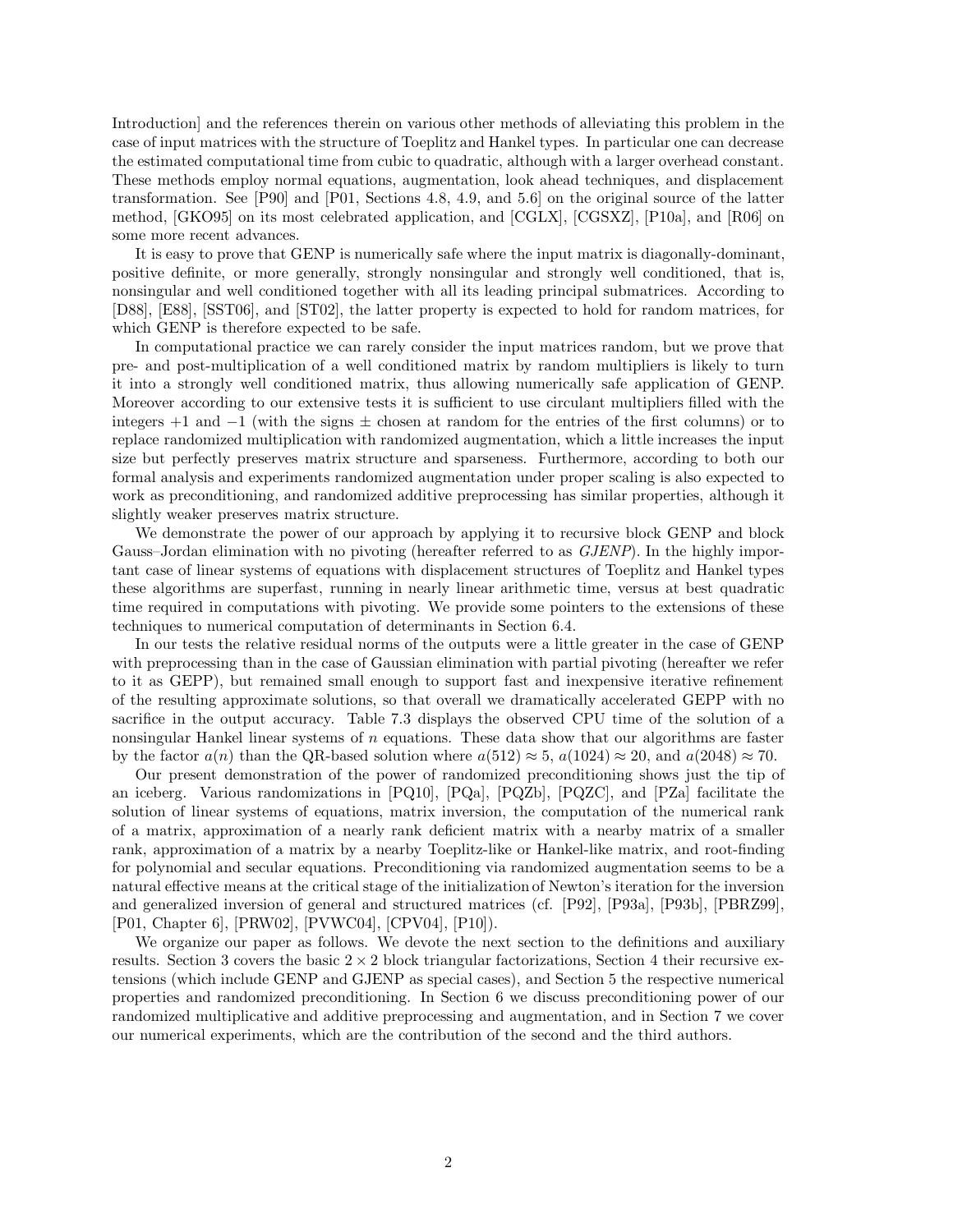### **2 Definitions and basic facts**

### **2.1 General matrices**

We use and extend the customary definitions in [GL96]).

"GENP" and "GJENP" (resp. "GEPP" and "GJEPP") stand for "Gaussian Elimination with No Pivoting" and "Gauss-Jordan Elimination with No Pivoting" (resp. "with Partial Pivoting").

 $\mathbb C$  (resp.  $\mathbb R$ ) is the field of complex (resp. real) numbers.

 $A<sup>T</sup>$  and  $A<sup>H</sup>$  denote the transpose and the Hermitian transpose of an  $m \times n$  matrix *A*, respectively  $(A^H = A^T$  for a real matrix *A*),  $\rho = \text{rank } A$  denotes its rank, nul  $A = n - \rho$  its nullity,  $A^{(k \times l)}$  its  $k \times l$  leading (that is northwestern) block submatrix, so that  $A = A^{(m \times n)}$ . Hereater we write  $A^{(k)}$ for  $A^{(k \times k)}$ .

A matrix *A* is Hermitian if  $A = A^H$ . A matrix  $A = B^H B$  is Hermitian positive definite if *B* is a nonsingular matrix.

A matrix *A* of a rank *ρ* has *generic rank profile* if all its leading blocks  $A^{(k)}$  of size  $k \times k$  for  $k \leq \rho$  are nonsingular. If in addition  $\rho = \min\{m, n\}$ , then the matrix is *strongly nonsingular*.

 $(B_1, \ldots, B_k) = (B_j)_{j=1}^k$  is a  $1 \times k$  block matrix with blocks  $B_1, \ldots, B_k$ . diag $(B_1, \ldots, B_k)$  $\text{diag}(B_j)_{j=1}^k$  is a  $k \times k$  block diagonal matrix with diagonal blocks  $B_1, \ldots, B_k$ .

*I<sub>n</sub>* or just *I* denote the  $n \times n$  identity matrix  $(e_1, \ldots, e_n)$ , with the columns  $e_1, \ldots, e_n$ .

 $J = J_n = (\mathbf{e}_n, \dots, \mathbf{e}_1)$  is the  $n \times n$  reflection matrix.  $(J^2 = I)$ .

A matrix *U* is unitary or orthonormal if  $U^H U = I$ .

 $O_{k,l}$  or just O and  $\mathbf{0}_k$  or just O denote a  $k \times l$  matrix and a vector of a dimension k filled with zeros, respectively.

 $\mathcal{N}(A)$  is the null space of a matrix A, made up of its *null vectors* **y** such that  $A$ **y** = **0**, so that  $nul(A) = dim(\mathcal{N}(A)).$ 

If the columns of a matrix *B* of full column rank span the null space  $\mathcal{N}(A)$ , then *B* is a *null matrix basis* (hereafter we write *nmb*) for a matrix *A*.

*M*(*n*) flops suffice for multiplying a pair of  $n \times n$  matrices,  $M(n) \leq (2n-1)n^2$ ,  $M(n) \leq Cn^{2.376}$ ,  $M(n) \leq cn^{2.776}$ , for an immense constant *C* [CW90] and a moderate constant *c* [LPS92].

### **2.2 Matrices with the structures of Toeplitz, Hankel, Vandermonde, and Cauchy types**

The classes of Toeplitz matrices  $\mathbb{T} = \{T = (t_{i-j})_{i,j=1}^n\}$  and Hankel matrices  $\mathbb{H} = \{H = (h_{i+j})_{i,j=1}^n\}$ are linked to one another via the reflection matrix *J* as follows,  $\mathbb{H} = J\mathbb{T} = \mathbb{T}J$ . Note that *J* (resp. *I*) is a Hankel (resp. Toeplitz) matrix. We refer the reader to the book [P01] and the bibliography therein on these and some other popular classes of structured matrices, such as Vandermonde matrices  $V = (t_i^j)_{i,j=1}^n$ , Cauchy matrices  $C = (\frac{1}{s_i - t_j})_{i,j=1}^n$ , and Toeplitz-like, Hankel-like, Vandermonde-like, and Cauchy-like matrices, having structures similar to the structures of Toeplitz, Hankel, Vandermonde, and Cauchy matrices, respectively. We refer to these four classes as the *THVC matrices*.

Such a matrix *M* can be readily expressed via its displacement  $L(M) = AM - MB = GH^T$  (or  $L(M) = M - AMB = GH^T$  having a small rank *d*, called the *displacement rank* of the matrix *M*. Here *G* and *H* are  $n \times d$  matrices, *A* and *B* are operator matrices defining the displacement operator *L*. The displacement ranks *d* of THVC matrices are small under appropriate choices of operator matrices of shift and scaling. (E.g.,  $d \leq 2$  for Toeplitz and Hankel matrices M, whereas  $d = 1$  for Vandermonde and Cauchy matrices *M*.) Some effective algorithms (see, e.g., [M80], [BA80]) involve representations  $L(M) = GH^T$  of length  $l > d$  (that is with  $G, H \in \mathbb{C}^{n \times l}$  for  $l > d$ ) for structured matrices *M* having a displacement rank *d*, but one can compress such representations to the minimal length *d* by using  $O(nl^2)$  flops [P01, Section 4.6.2].

The  $n \times n$  matrix  $M = L^{-1}(L(M))$  itself can be readily expressed via 2ln entries of its displacement generator  $\{G, H\}$  of a length *l* provided  $L(M) = GH^T$  and the linear operator *L* is nonsingular. Simple explicit expressions for the structured matrices *M* of the above classes via their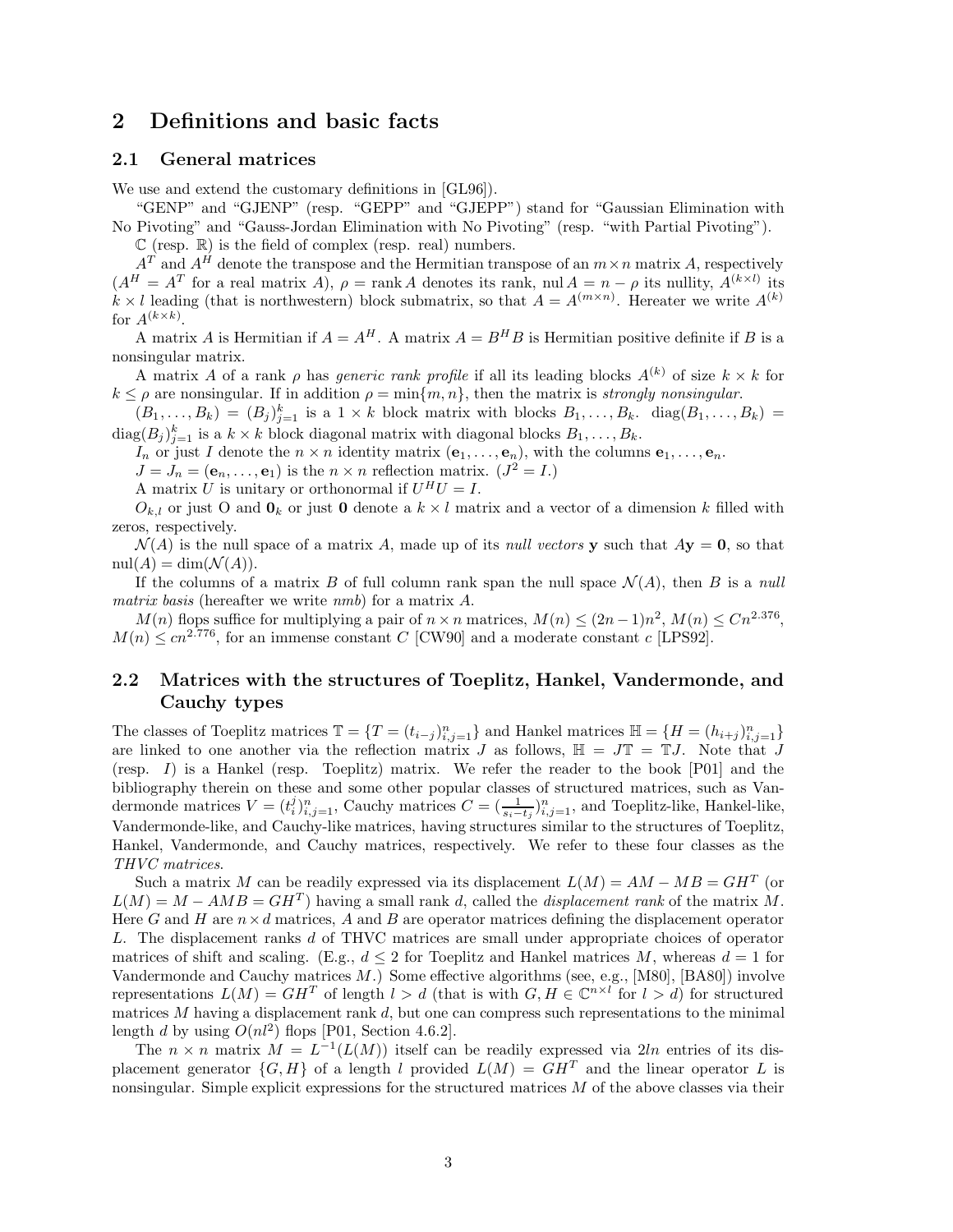displacement generators can be found in [P01, Section 4.4]. Such a displacement representation enables multiplication of the matrix *M* by a vector in  $O(ln log<sup>h</sup> n)$  flops (where  $h = 1$  for Toeplitz-like and Hankel-like matrices  $M$  and  $h \leq 2$  for Vandermonde-like and Cauchy-like matrices  $M$ ).

*f*-circulant matrices  $Z_f(\mathbf{v}) = (z_{i,j}^{(f)})_{i,j=1}^n$  for a scalar *f* are Toeplitz matrices such that  $z_{1,j}^{(f)} =$  $fz_{n+1-j,1}^{(f)}$ ,  $j = 2, \ldots, n$  (cf., e.g., [P01, Section 2.6]). They form an algebra and can be pairwise multiplied and inverted by using  $O(n \log n)$  flops [CPW74]. Such a matrix  $Z_f(\mathbf{v})$  is defined by its first column  $\mathbf{v} = Z_f(\mathbf{v})\mathbf{e}_1$ . *f*-circulant matrices are circulant for  $f = 1$ , skew-circulant for  $f = -1$ , and turn into lower triangular Toeplitz matrices for  $f = 0$ .

### **2.3 Matrix norms, SVDs, inverses, and condition numbers**

 $||A||_h$  denotes the *h*-norm of a matrix *A*,  $h = 1, 2, \infty$ . We write  $||A||_2 = ||A||$ . For  $A = (a_{i,j})_{i,j=1}^{m,n}$ we have

$$
\max_{i,j=1}^{m,n} |a_{i,j}| \le ||A|| = ||A^H|| \le \sqrt{mn} \max_{i,j=1}^{m,n} |a_{i,j}|.
$$
 (2.1)

 $A = S_A \Sigma_A T_A^H$  is a full SVD of an  $m \times n$  matrix A of a rank  $\rho$  provided  $S_A S_A^H = S_A^H S_A = I_m$ ,  $T_A T_A^H = T_A^H T_A = I_n$ ,  $\Sigma_A = \text{diag}(\hat{\Sigma}_A, O_{m-\rho,n-\rho}),$   $\hat{\Sigma}_A = \text{diag}(\sigma_j(A))_{j=1}^{\rho},$   $\sigma_j = \sigma_j(A) = \sigma_j(A^H)$  is the *j*th largest singular value of a matrix *A*, having its minimax characterization

$$
\sigma_j = \max_{\dim(\mathbb{S}) = j} \min_{\mathbf{x} \in \mathbb{S}, ||\mathbf{x}|| = 1} ||A\mathbf{x}|| \tag{2.2}
$$

where S denotes linear spaces [GL96, Theorem 8.6.1] and  $j = 1, \ldots, \rho$ . It follows that

$$
\sigma_1 = \max_{||\mathbf{x}||=1} ||A\mathbf{x}|| = ||A||, \quad \sigma_n = \min_{||\mathbf{x}||=1} ||A\mathbf{x}||. \tag{2.3}
$$

An  $m \times n$  matrix M for  $m \geq n$  has numerical nullity r (and then we write nnul  $M = r$ ) if the ratio  $\frac{\sigma_{n-r+1}}{\sigma_1}$  is small or vanishes, but the ratio  $\frac{\sigma_{n-r}}{\sigma_1}$  is not small.

The matrix  $X = A^{(I)}$  is a left (resp. right) inverse of a matrix *A* if  $XA = I$  (resp.  $AX = I$ ).  $A^{(I)} = A^{-1}$  for a nonsingular matrix *A*.

cond(*A*) =  $\sigma_1(A)/\sigma_0(A)$  is the condition number of a matrix *A* of a rank *ρ*. Such a matrix is *ill conditioned* if the ratio  $\sigma_1(A/\sigma_\rho(A))$  is large and is *well conditioned* otherwise. The concepts "large", "small", "ill conditioned" and "well conditioned" are quantified in the context of the computational task and computer environment.

Our next definition extends the class of strongly nonsingular matrices.

**Definition 2.1.** *A matrix A is* strongly well conditioned *if all its leading submatrices*  $A^{(k)}$  *are well conditioned.*

### **2.4 Random sampling and random matrices**

|∆| is the cardinality of a set ∆ in any fixed ring. *Random sampling* of elements from a set ∆ is their selection from this set at random and independently of each other. A matrix is *random* if its entries are randomly sampled from a fixed set ∆. Random sampling is *uniform* if it is done under the uniform probability distribution on the set  $\Delta$ .

Recall that the total degree of a multivariate monomial is the sum of its degrees in all its variables. The total degree of a polynomial is the maximal total defree of its monomials.

**Lemma 2.1.** *[DL78], [S80], [Z79]. For a set* ∆ *of cardinality* |∆| *(in a fixed ring), let a polynomial in m variables have a total degree d, and let it not vanish identically on this set. Then the polynomial vanishes in at most*  $d|\Delta|^{m-1}$  *points.* 

Lemma 2.1 implies that a fixed nonvanishing polynomial vanishes with a probablity converging to zero if the values of its variables are sampled under any reasonable probability distribution on the set  $\Delta$  whose cardinality converges to the infinity. Under the uniform probability distribution the probability is estimated most readily.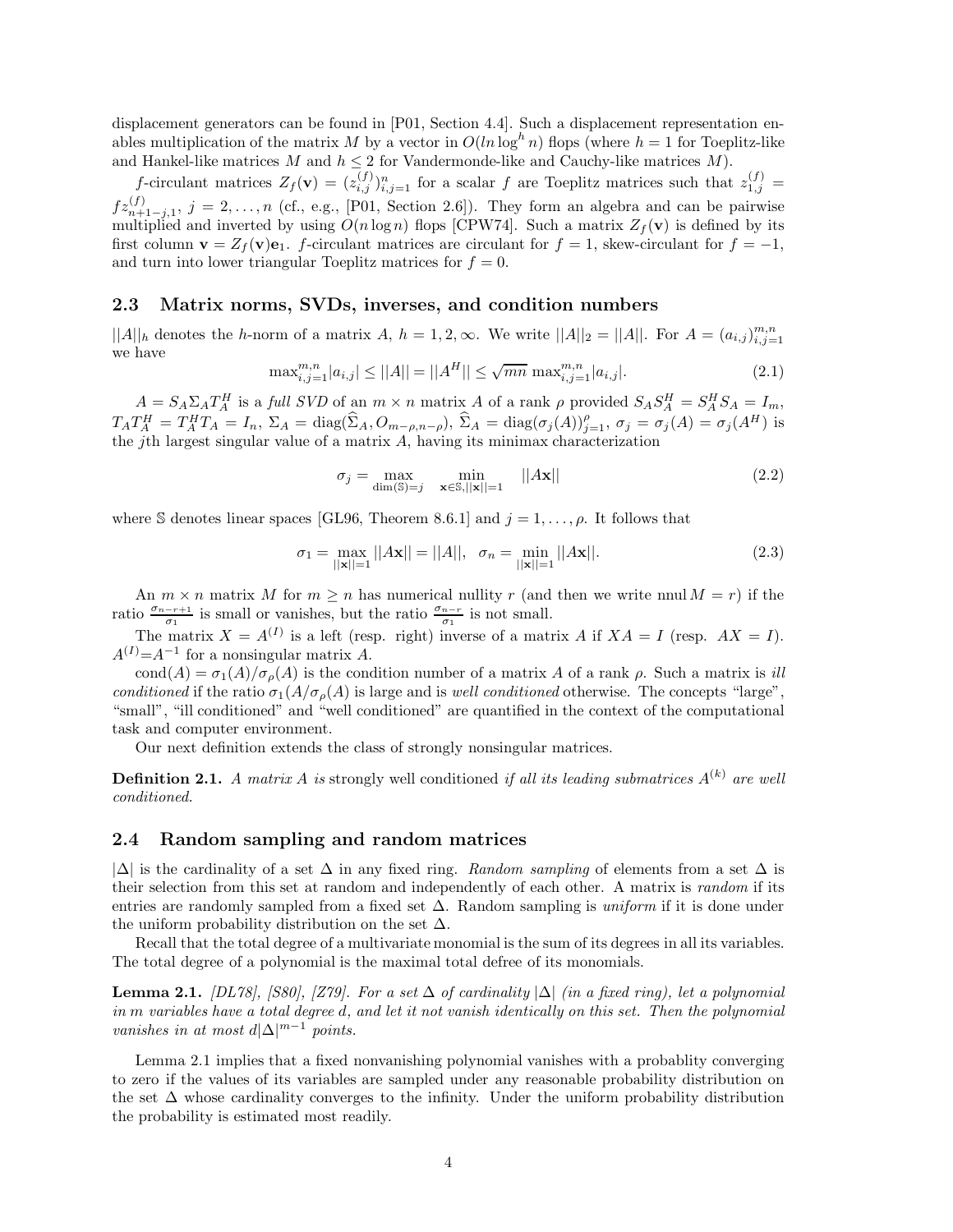**Corollary 2.1.** *Under the assumptions of Lemma 2.1 let the values of the variables of the polynomial be randomly and uniformly sampled from the set* ∆*. Then the polynomial vanishes with a probability at most*  $\frac{d}{|\Delta|}$ *.* 

**Corollary 2.2.** Let the entries of an  $m \times n$  matrix have been randomly and uniformly sampled *from a finite set*  $\Delta$  *of cardinality*  $|\Delta|$  *(in any fixed ring). Let*  $l = \min\{m, n\}$ *. Then (a) every*  $k \times k$ *submatrix for*  $k \leq l$  *is singular with a probability at most*  $k/|\Delta|$  *and* (*b*) *is strongly nonsingular with a probability at least*  $1 - \sum_{i=1}^{k} i/|\Delta| = 1 - (k+1)k/|\Delta|$ .

*Proof.* The claimed bound hold for generic matrices. The singilarity of a  $k \times k$  matrix means that its determinant vanishes, but the determinant is a polynomial of the total degree *k* in the entries. Now Corollary 2.1 implies parts (a) and (b). □

**Definition 2.2.**  $F_X(y) = Probability\{X \leq y\}$  *for a real random variable X is the* cumulative distribution function (CDF) of X evaluated at y.  $F_A(y) = F_{\sigma_l(A)}(y)$  for an  $m \times n$  matrix A and an *integer*  $l = \min\{m, n\}$ . A matrix (resp. vector) is a Gaussian random matrix (resp. vector) with a *mean*  $\mu$  *and a variance*  $\sigma^2$  *if it is filled with independent Gaussian random variables, all having the same mean*  $\mu$  *and variance*  $\sigma^2$ *. If*  $\mu = 0$  *and*  $\sigma^2 = 1$ *, this is a* standard Gaussian random matrix *(resp. vector).*  $F_{\mu,\sigma}(y) = \frac{1}{\sigma\sqrt{2\pi}} \int_{-\infty}^{y} \exp(-\frac{(x-\mu)^2}{2\sigma^2}) dx$  is the CDF for a Gaussian random variable *with a mean*  $\mu$  *and a variance*  $\sigma^2$ .

### **2.5 Ranks and condition numbers of randomized matrix products**

Gaussian random matrices (cf. Definition 2.2) tend to be well conditioned [D88], [E88], and even perturbations by such a matrix *A* is expected to make a matrix *M* well conditioned if the norms  $||A||$ and ||*M*|| have the same order [SST06]. Next we recall the respective estimates from [SST06] and their nontrivial extension from [PQZb], which supports application of our randomized preprocessing as a substitution for pivoting. Namely our results from [PQZb] show that the products of a well conditioned matrix of full rank and a Gaussian random matrix are strongly nonsingular and strongly well conditioned with a probability one or close to one.

**Theorem 2.1.** *(See [DS01, Theorem II.7].) Suppose*  $A \in \mathbb{R}^{n \times n}$  *is a Gaussian random matrix with mean zero and a variance*  $\sigma^2$ . Then  $F_{\vert A \vert \vert}(y) \geq 1 - \exp(-x^2/2)$  for  $x = y/\sigma - 2\sqrt{n} \geq 0$ .

**Theorem 2.2.** *(See [SST06, Theorem 3.3].) Suppose*  $M \in \mathbb{R}^{m \times n}$ ,  $\overline{U} \in \mathbb{R}^{m \times m}$ , and  $\overline{V} \in \mathbb{R}^{n \times n}$  $\alpha$  *are three fixed matrices,*  $\overline{U}$  *and*  $\overline{V}$  *are unitary matrices,*  $A \in \mathbb{R}^{m \times n}$  *is a Gaussian random matrix independent of the matrix M and having mean zero and a variance*  $\sigma^2$ ,  $W = \bar{U}(A + M)\bar{V}$ ,  $l =$  $\min\{m, n\}$ *, and*  $y \ge 0$ *. Then*  $F_W(y) \le 2.35y\sqrt{l/\sigma}$ *.* 

**Theorem 2.3.** *(See [SST06, Theorem 3.1].) Under the assumptions of Theorem 2.2, let*  $||M|| \leq \sqrt{l}$ *. Then*  $F_{\text{cond}(W)}(y) \geq 1 - \frac{n}{y\sigma}(14.1 + 4.7\sqrt{\frac{2}{n}\ln y})$  *for all*  $y \geq 1$ *.* 

On further improvement of this bound by the factor of  $\sqrt{\log n}$ , see [W04].

**Theorem 2.4.** *(See [PQZb, Theorem 4.5].) Suppose*  $G \in \mathbb{R}^{q \times m}$  and  $H \in \mathbb{R}^{n \times r}$  are two fixed  $matrices, r_G = \text{rank } G = m, r_H = \text{rank } H = n, a random matrix W \in \mathbb{R}^{m \times n}$  has full rank *with probability one, and*  $y \geq 0$ *. Then* (*a)*  $F_{GW}(y) \leq F_{W}(y/\sigma_{r_{G}}(G))$ *, whereas (b)*  $F_{WH}(y) \leq$  $F_W(y/\sigma_{rc}(H))$ .

**Theorem 2.5.** *(See [PQZb, Theorem 4.6].) Suppose*  $G \in \mathbb{R}^{r_G \times m}$ ,  $H \in \mathbb{R}^{n \times r_H}$ ,  $X \in \mathbb{R}^{m \times n}$ ,  $\text{rank } G = r_G < m, \text{ rank } H = r_H < n, y \geq 0, \text{ and the assumptions of Theorem 2.2 hold for the$ *matrix X replacing W. Then*  $F_{GX}(y) \leq 2.35y$  $\mathsf{U}_{\mathcal{I}_{\mathcal{A}}}$  $l/(\sigma_{r_G}(G)\sigma)$  and  $F_{XH}(y) \leq 2.35y$  $\frac{1}{\lambda}$  $l/(\sigma_{r_H}(H)\sigma)$ .

**Corollary 2.3.** *(See [PQZb, Corollary 4.4].) Suppose*  $k, m$ *, and*  $n$  *are integers,*  $1 \leq k \leq n \leq m$ *,*  $G, H^T \in \mathbb{R}^{m \times n}$ , rank  $G = \text{rank } H = n$ ,  $X \in \mathbb{R}^{n \times n}$  *is a standard Gaussian random matrix with*  $G, H^2 \in \mathbb{R}^{m \times n}$ ,  $\text{rank } G = \text{rank } H = n, X \in \mathbb{R}^{m \times n}$  *is a standard Gaussian random matrix with*<br> *a mean*  $\mu$  and a variance  $\sigma$ , and  $y \geq 0$ . Then we have  $F_{(GX)^{(k)}}(y) \leq 2.35y\sqrt{k}/(\sigma_n(G)\sigma)$  and  $F_{(XH)^{(k)}}(y) \leq 2.35y\sqrt{k/(\sigma_n(H)\sigma)}.$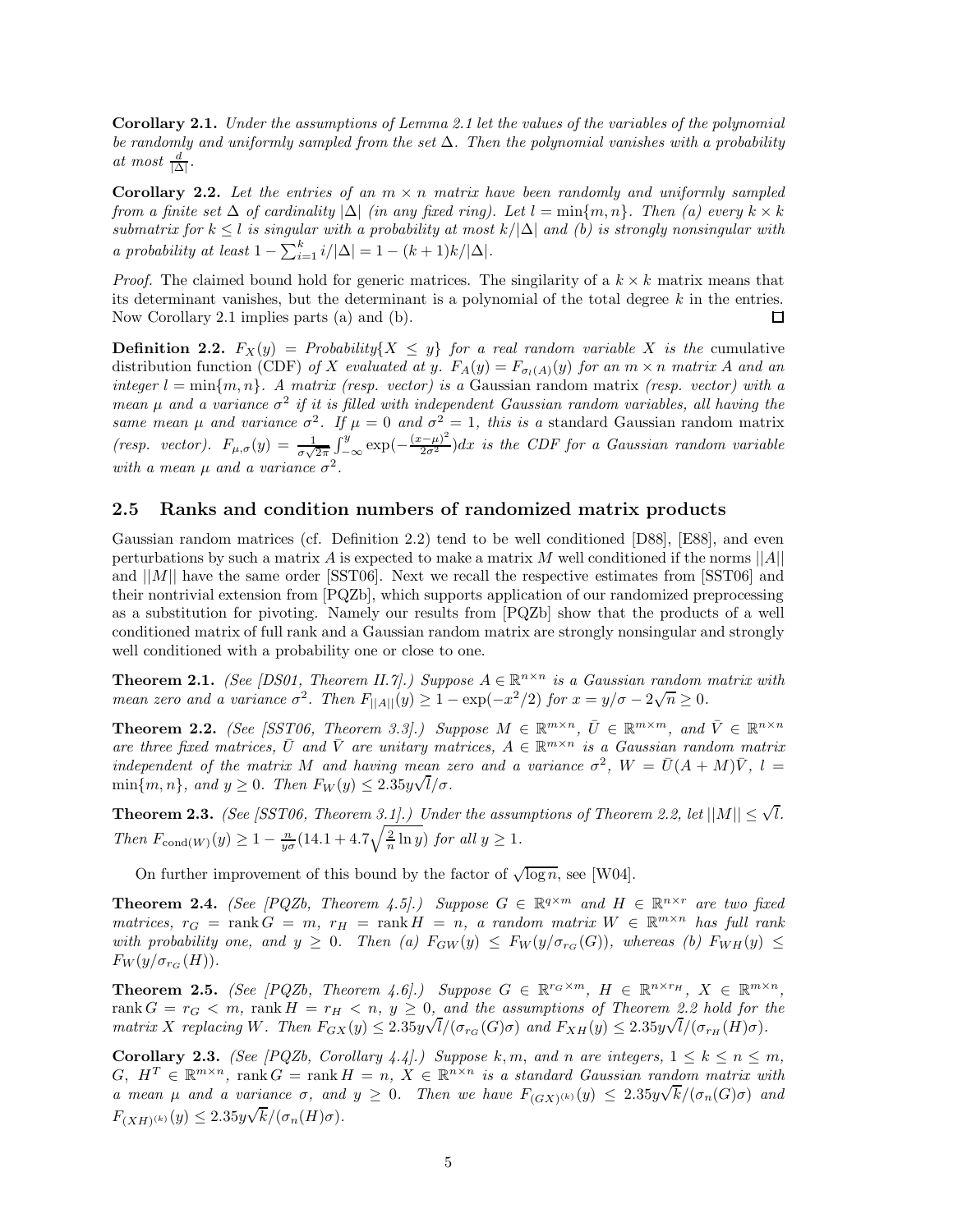**Corollary 2.4.** *(See [PQZb, Corollary 4.5].) Under the assumptions of Corollary 2.3 choose a*  $scalar z \geq 2\sigma\sqrt{n}$ . Then  $F_{\text{cond}(GX)^{(k)}}(yz||G||) \geq 1 - \exp(\frac{(z-2\sigma\sqrt{n})^2}{2\sigma^2}) - 2.35y$ √  $k/(\sigma_n(G)\sigma)$  *and*  $F_{\text{cond}(XH)^{(k)}}(yz||H||) \geq 1 - \exp(\frac{(z-2\sigma\sqrt{n})^2}{2\sigma^2}) - 2.35y$ √  $k/(\sigma_n(H)\sigma)$ .

**Corollary 2.5.** *Under the assumptions of Corollary 2.3 let*  $\sigma \neq 0$ *. Then with probability one the matrices GX and XH are strongly nonsingular.*

Similarly to Corollary 2.2 we can prove that such a property is also expected to hold under the uniform random sampling of the entries of matrix X from a finite set  $\Delta$  in any fixed ring.

**Corollary 2.6.** *Let the assumptions of Corollary 2.3 hold except that the entries of the matrix X have been randomly and uniformly sampled from a finite set* ∆ *of a cardinality* |∆| *in any fixed ring. Then with a probability at least*  $1-(n+1)n/|\Delta|$  *the matrices GX and XH are strongly nonsingular.* 

## **3 Basic block factorizations**

Let *n*, *k*, and  $r = n - k$  be positive integers and let  $M_{00} = M^{(k)}$  be the nonsingular  $k \times k$  leading block of an  $n \times n$  matrix  $M =$  $\begin{pmatrix} M_{00} & M_{01} \\ M_{10} & M_{11} \end{pmatrix}$ , represented as a 2 × 2 block matrix. Then a single step of block GENP and block GJENP outputs the block factorizations

$$
M = \begin{pmatrix} I_k & O_{k,r} \\ M_{10} M_{00}^{-1} & I_r \end{pmatrix} \begin{pmatrix} M_{00} & M_{01} \\ O_{r,k} & S \end{pmatrix}
$$
 (3.1)

and

$$
M = \begin{pmatrix} I_k & O_{k,r} \\ M_{10} M_{00}^{-1} & I_r \end{pmatrix} \begin{pmatrix} M_{00} & O_{k,r} \\ O_{r,k} & S \end{pmatrix} \begin{pmatrix} I_k & M_{00}^{-1} M_{01} \\ O_{k,r} & I_r \end{pmatrix}
$$
(3.2)

where

$$
S = S(M^{(k)}, M) = M_{11} - M_{01} M_{00}^{-1} M_{01}
$$
\n(3.3)

denotes the Schur complement of  $M_{00} = M^{(k)}$  in *M*. These factorizations are infeasible (resp. numerically unstable) if and only if the block  $M_{00}$  is singular (resp. ill conditioned) and vice versa. If the matrices  $M_{00}$ ,  $M$ , and  $S$  are nonsingular, then we have

$$
M^{-1} = \begin{pmatrix} M_{00}^{-1} & -M_{00}^{-1} M_{01} S^{-1} \\ O_{r,k} & S^{-1} \end{pmatrix} \begin{pmatrix} I_k & O_{k,r} \\ -M_{10} M_{00}^{-1} & I_r \end{pmatrix}
$$
(3.4)

and

$$
M^{-1} = \begin{pmatrix} I_k & -M_{00}^{-1} M_{01} \\ O_{r,k} & I_r \end{pmatrix} \begin{pmatrix} M_{00}^{-1} & O_{k,r} \\ O_{r,k} & S^{-1} \end{pmatrix} \begin{pmatrix} I_k & O_{k,r} \\ -M_{10} M_{00}^{-1} & I_r \end{pmatrix}.
$$
 (3.5)

Note that *S*−<sup>1</sup> is the trailing (southeastern) block of *M*−<sup>1</sup>, and so the matrix *S* is nonsingular if so is the matrix *M*.

# **4 Recursive (block) factorizations, GENP and GJENP**

We can recursively extend factorizations (3.1)–(3.5) to the diagonal blocks  $M_{00}$ , *S*,  $M_{00}^{-1}$  and  $S^{-1}$ as long as these blocks are not scalars, not singular, and have nonsingular leading blocks. When all diagonal blocks finally turn into scalars, we can multiply together all lower triangular factors in factorization (3.1) (resp. all lower triangular factors as well as all upper triangular factors in factorization  $(3.2)$ ) extended recursively to the unique LU (resp. LDU<sub>1</sub>) factorization of the matrix *M*, where the factor D is diagonal, the factor U is upper triangular, and the factor L is (resp. the factors L and  $U_1^T$  are) unit lower triangular.

The computation of recursive factorizations (3.1) and (3.2) (that is block GENP and block GJENP, respectively) is completely defined by the choices of the dimensions *k* and *r* in all steps. In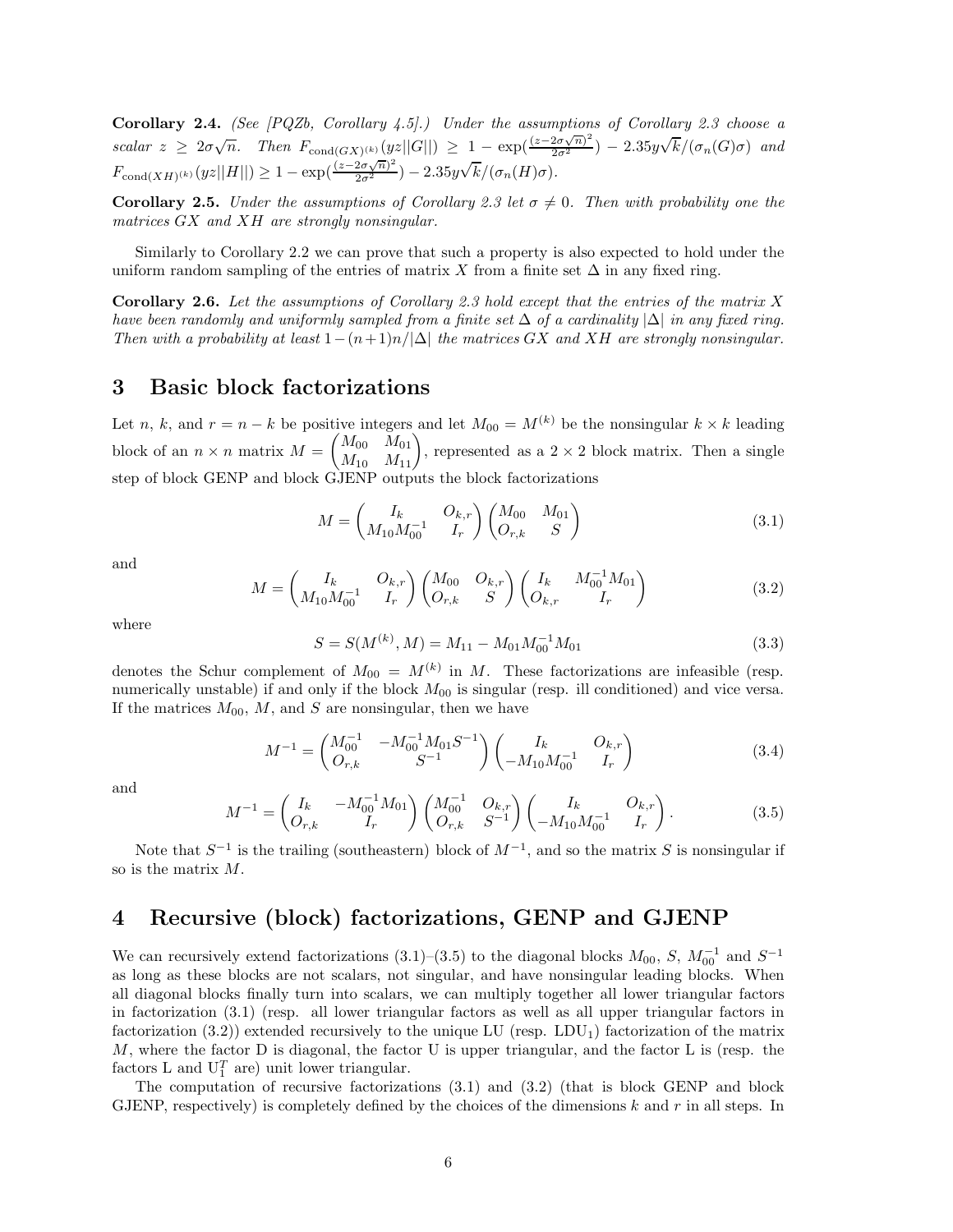particular Theorem 4.2 below implies that the output LU and  $LDU_1$  factorizations do not depend on the order of decreasing the block sizes to  $1 \times 1$ .

These processes turn into GENP and GJENP, respectively, if we always choose  $k = 1$  in all steps, that is choose the size 1×1 for all the leading blocks involved. We call the recursive process *balanced* if  $|k - r|$  ≤ 1 in all its steps.

Due to equations (3.4) and (3.5) the same processes also define recursive factorizations of the inverse *M*−<sup>1</sup> if *M* is a nonsingular matrix.

**Theorem 4.1.** *Computing the recursive block factorization based on factorizations (3.1) or (3.2) for an*  $n \times n$  *input matrix*  $M$  *takes (a)*  $O(n^3)$  *flops for the GENP process and (b)*  $O(M(n))$  *flops for a balanced process and for M*(*n*) *defined in Section 2.1. If M is a Toeplitz-like or Hankellike matrix having a displacement rank d and a displacement representation of length O*(*d*)*, then displacement representations of lengths O*(*d*) *for all auxiliary matrices involved into the recursive block factorization can be computed by using (c) O*(*dn*2) *flops in the case of the GENP process and* (d)  $O(d^2n \log^2 n)$  flops in the case of a balanced process. (e) Given a vector **b** of dimension *n* and *a complete recursive factorization of a matrix M based on equations (3.1)–(3.3), one can compute the value* det *M* in  $n-1$  *flops, the vector*  $M^{-1}$ **b** *for general nonsingular matrix*  $M$  *in*  $O(n^2)$  *flops, and the same vector but for a Toeplitz-like or Hankel-like matrix M having a displacement rank d*  $in$   $O(nd \log n)$   $flops.$ 

*Proof.* See, e.g., [GL96] on part (a), [AHU74] on part (b), [GKO95] on part (c), and [M80], [BA80], and [P01, Chapter 5] on parts (d) and (e). П

The following theorem expresses the auxiliary Schur complements in these factorizations as Schur complements in the input matrix and its submatrices.

**Theorem 4.2.** *In every step of the recursive block factorization process based on (3.1) or (3.2) every diagonal block of a block diagonal factor is either a leading block of the input matrix M or the Schur complement*

$$
S(M^{(h)}, M^{(k)}) = (S(M^{(h)}, M))^{(h)}
$$
\n(4.1)

*for some integers h and*  $k$ *,*  $0 < h < k \leq n$ *.* 

**Corollary 4.1.** *a) The recursive block factorization process based on equations (3.1) or (3.2) can be completed if and only if the input matrix M is strongly nonsingular.*

*b) Generally, for any input matrix M, this process completes the recursive block factorization of the strongly nonsingular leading block of this matrix that has the largest size ρ*×*ρ. The flop estimates in Theorem 4.1 with ρ replacing n apply to these computations.*

*c)* For a matrix M of a rank  $\rho$  having generic rank profile, we have  $S(M^{(\rho)}, M) = O$ , and a *nmb*(*M*) *is given by the matrix*

$$
F = \begin{pmatrix} -M_{00}^{-1} M_{01} \\ I_r \end{pmatrix} \text{ for } M_{00} = M^{(\rho)}.
$$
 (4.2)

## **5 Numerical behavior of recursive block GENP and GJENP**

**Theorem 5.1.** *Write*  $N = ||M||$  *and*  $N = \max_{k=1}^{n} ||(M^{(k)})^{-1}||$ *. Then* cond $(D) \leq (1 + N - N)NN$ *for every diagonal block D in the recursive block factorization of a strongly well conditioned matrix M in Section 4.*

*Proof.* For the blocks  $M_{00}$  of  $M$  and  $S^{-1}$  of  $M^{-1}$  we surely have  $||M_{00}|| \leq N$ ,  $||M_{00}^{-1}|| \leq N$ <sub>-</sub>, and  $||S^{-1}|| \le ||M^{-1}|| \le N_-\$ . We also have  $||S|| \le N + N_-\mathbb{N}^2$ , due to (3.3). Now the claimed bound follows from Theorem 4.2.

Clearly the bound  $(1 + N_{-}N)NN_{-}$  is not large if and only if the strongly well conditioned matrix *M* is strongly well conditioned, and if so, recursive GENP and GJENP for this matrix are numerically stable.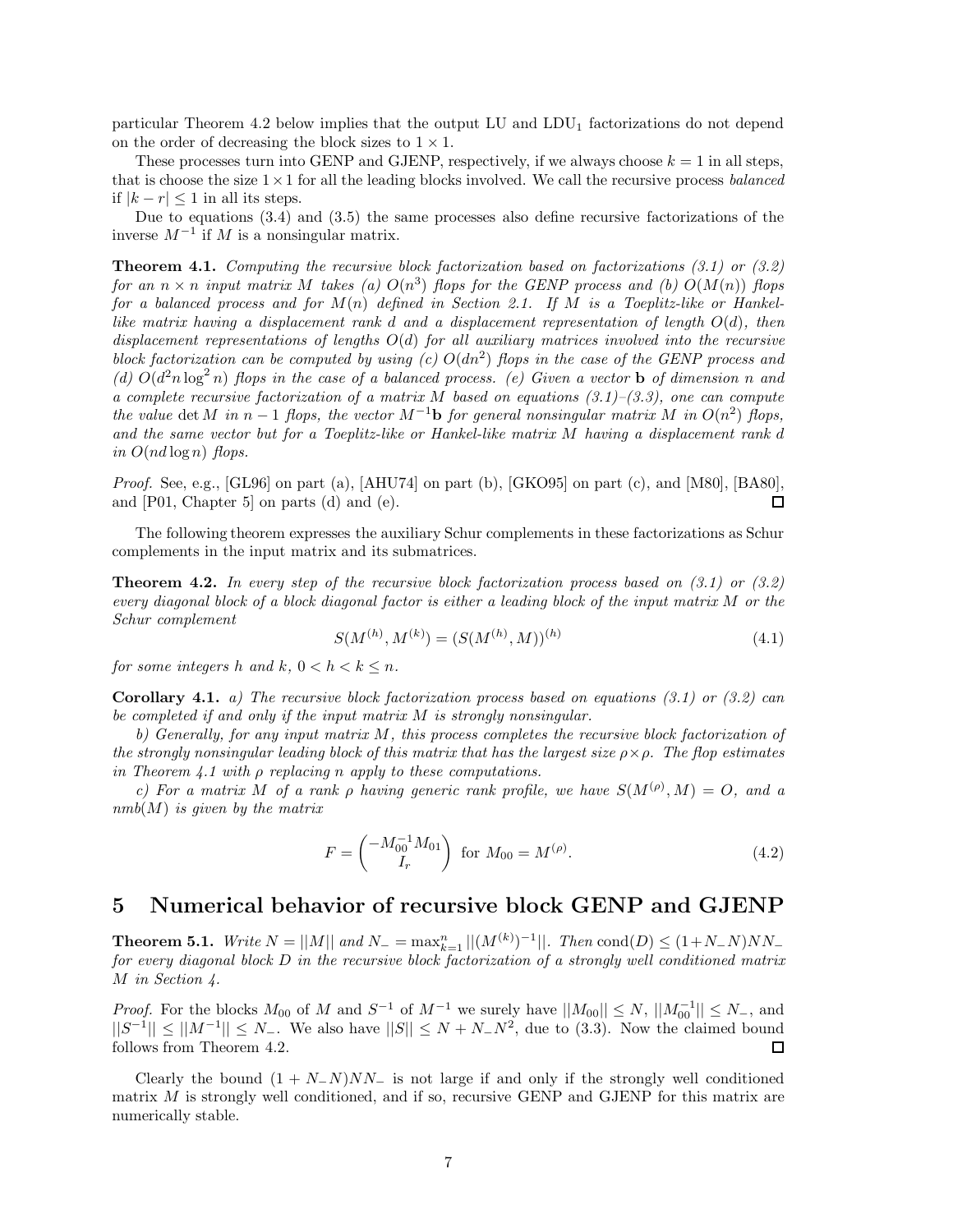Our study implies that GENP and GJENP (as well as recursive GENP and GJENP) for  $\rho =$ rank *M* and a matrix  $M^{(\rho)}$  are feasible and well conditioned if and only if the matrix  $M^{(\rho)}$  is strongly nonsingular and strongly well conditioned. Furthermore these properties are expected to hold for the matrices  $XM^{(\rho)}Y$  if the matrix  $M^{(\rho)}$  is nonsingular and well conditioned and if *X* and *Y* are standard Gaussian  $n \times n$  random matrices (cf. Corollary 2.4 and 2.5).

# **6 Regularization and preconditioning power of randomized preprocessing**

### **6.1 Randomized preprocessing of well conditioned matrices**

In the case of structured input matrices the recursive balanced block GENP and GJENP can be computed in nearly linear arithmetic time (see Theorem 4.1), but these superfast algorithms are prone to the overflow and numerical stability problems [B85] even where the input matrix is nonsingular and well conditioned unless it is strongly nonsingular and strongly well conditioned. In Section 2.5 we proved that random multipliers are expected to fix this problem, but can these results, and in particular Theorems 2.2 and 2.5, be extended to the case of random structured multipliers?

Strong regularization property can be extended based on Lemma 2.1 (see [PW08]), but the extension of strong preconditioning remains an open problem, although in the case of Toeplitz matrices we support this extension empirically (cf. [PQa, Remark 5.4] and [PQZb, Remark 5.1]). The extension would immediately follow from our proofs in Section 2.5 if Theorem 2.2 is extended respectively. Then again in the case of Toeplitz matrices we support the latter extension empirically in [PQZb] but cannot prove its validity formally.

Multiplication by a Toeplitz matrix does not destroy Toeplitz structure but a little spoils it by increasing the displacement rank, at most by two [P01, Theorem 1.5.4 and equation (4.2.1)]. Pre-multiplication by *f*-circulant matrices and post-multiplication by *e*-circulant matrices for two nonzero scalars *e* and *f*, however, preserve Toeplitz structure and the displacement rank [P01, Sections 2.6 and 4.4].

Alternatively consider the flop-free and error-free augmentation

$$
M \Longrightarrow K = \begin{pmatrix} W & V^H \\ U & M \end{pmatrix} \tag{6.1}
$$

for a positive integer *r* and nonsingular matrices  $M \in \mathbb{C}^{n \times n}$ ,  $W \in \mathbb{C}^{r \times r}$ , and  $K \in \mathbb{C}^{(n+r)\times(n+r)}$ . In this map we can completely preserve the input matrix structure.

We refer the reader to [PQa] on a further study of augmentation. In particular according to this study, we can expect that cond $(K^{(h+r)})$  has at most the order  $\frac{\sigma_1(M^{(h)})}{\sigma_{h-r}(M^{(h)})}$  for  $h = r + 1, r + 2, \ldots, n$ in the case of standard Gaussian random matrices  $U, V$ , and  $\tilde{W}$  and of the matrix  $M$  scaled so that the norm  $||M||$  is neither large nor small. We can even choose  $V = aU$  where a is a scalar whose absolute value  $|a|$  is neither large nor small. The preconditioning power of the augmentation is expected to be preserved where the matrices  $M, U, V = aU$ , and  $W$  have norms of the same order except for the case where  $a = 1$  and the matrix  $K$  is Hermitian and positive definite. Indeed in the latter case augmentation cannot decrease the condition number due to the Interlacing Property of the eigenvalues of Hermitian matrices [GL96, Theorem 8.1.7].

Additive preprocessing

$$
M \Longrightarrow C = M + UV^H \tag{6.2}
$$

for random scaled matrices  $U, V \in \mathbb{C}^{n \times r}$  as well as for random scaled matrix  $U \in \mathbb{C}^{n \times r}$  and for  $V = U$  has the same regularization and preconditioning power as randomized augmentation in (6.1). In particular we can can expect that cond $(C^{(h+r)})$  has at most the order of  $\frac{\sigma_1(M^{(h)})}{\sigma_{h-r}(M^{(h)})}$  for  $h = r + 1, r + 2, \ldots, n$  in the case of standard Gaussian random matrices *U* and *V* and of the matrix *M* scaled so that the norm  $||M||$  is neither large nor small [PQZb]. Unlike the case of augmentation, preconditioning power of randomized additive preprocessing (6.2) is preserved and even accentuated in the case where *M* is a Hermitian positive definite matrix and  $U = V$  (cf. [W07]).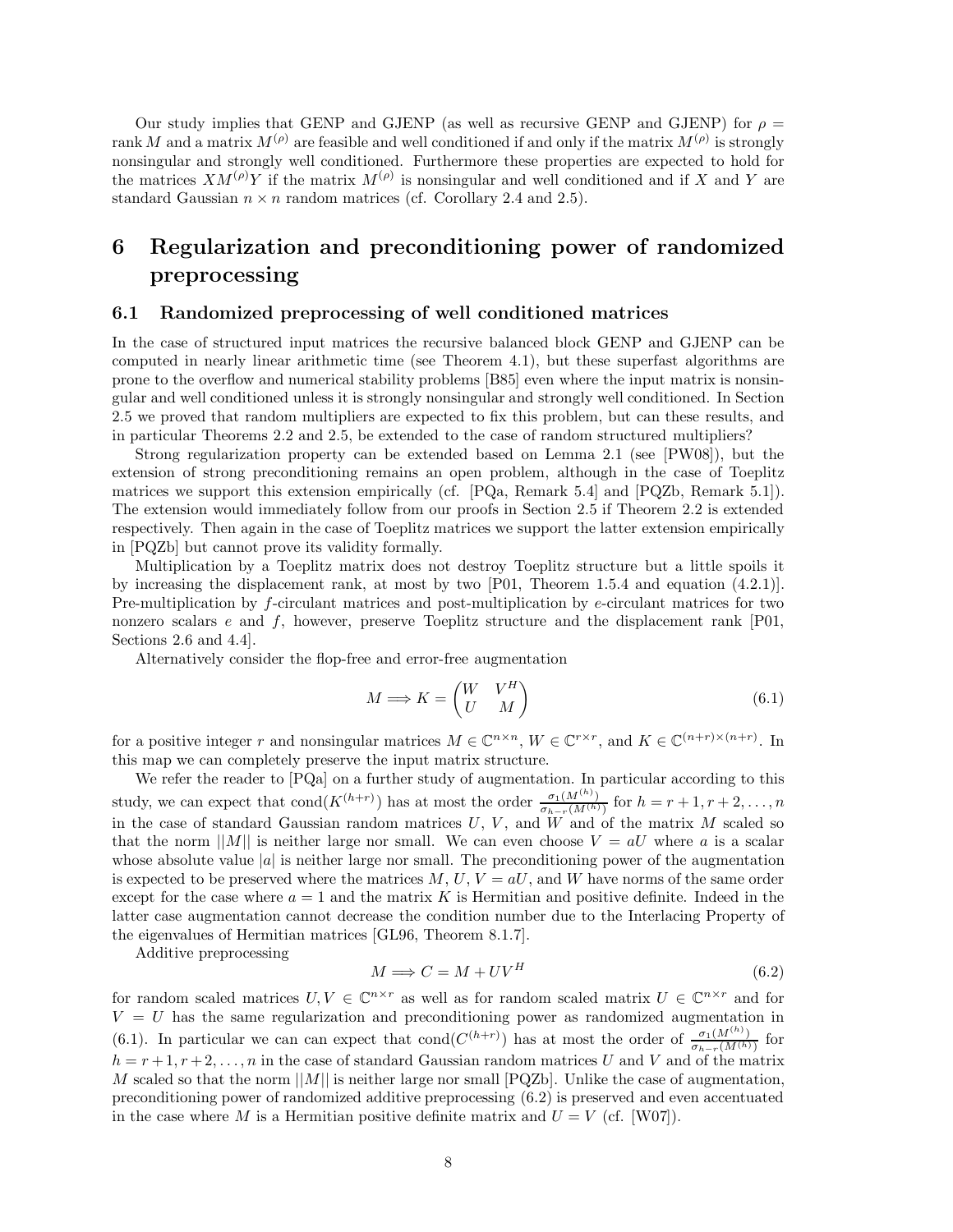In augmentation  $M \implies K$  and additive preprocessing  $M \implies C$  the lengths of displacement generators grow by integers in  $O(r)$ . Therefore for a matrix M represented with a displacement generator of a length *d* the matrices *K* and *C* are represented with displacement generators of lengths in  $d + O(r)$ , and so our computations are fast where r is a small integer.

According to the analysis in  $[PQa]$  and  $[PQZb]$ , in this case maps  $(6.1)$  and  $(6.2)$  are expected to yield a strongly nonsingular and strongly well conditioned matrices *K* and *C*, respectively, provided that the matrix *M* is nonsingular and well conditioned (but not necessarily strongly nonsingular and strongly well conditioned) and that its every leading submatrix has at most *r* singular values that are small relatively to the norm ||*M*||.

If the integer  $r$  is large, we can preserve the structure by choosing the matrices  $U, V$ , and  $W$ with consistent structure, but then we would use only  $O(dr)$  random parameters. Our randomized preprocessing is still expected to have regularization power [PW08], but proving its preconditioning power in the case where  $d = o(n)$  is an open problem, although we consistently observed this power in our tests as well as in the experiments in [PQa] where *K*, *M*, *U*, *V* , and *W* were Toeplitz matrices with a total of 2*r* distinct random entries uniformly sampled in the range  $[-||M||, ||M||]$ .

**Remark 6.1.** *Lemma 2.1 and Corollary 2.6 can be applied to support randomized symbolic computations in any field.*

### **6.2 Recovery of the inverse after preprocessing**

Suppose that our preprocessing has produced strongly nonsingular and strongly well conditioned matrix *C* in  $(6.2)$  or *K* in  $(6.1)$ . Then we can safely perform its recursive factorization and inversion (see Theorems 4.1 and 5.1).

The inverse *M*−<sup>1</sup> can be recovered from the inverse *C*−<sup>1</sup> based on the Sherman–Morrison–Woodbury formula,  $M^{-1} = C^{-1} + C^{-1}U(I_r - V^HC^{-1}U)^{-1}V^HC^{-1}$  (cf. [GL96, page 50]).

Next we specify the recovery of the inverse  $M^{-1}$  from the inverse  $K^{-1} = \begin{pmatrix} X & Y \\ Z & F \end{pmatrix}$  where  $F^{-1} = M - UW^{-1}V^H$  is the Schur complement of the block *W* in the matrix *K*. Apply the Sherman–Morrison–Woodbury formula and obtain that  $M^{-1} = F + F\bar{U}\bar{G}^{-1}V^H F$  for  $\bar{U} = UW^{-1}$  and  $\overline{G} = I_r - V^H F \overline{U}$ . This reduces the original inversion problem to the inversion of the matrices *K*, *W* and  $\overline{G}$ . Recall that the matrices *K* and *W* are expected to be strongly nonsingular and strongly well conditioned assuming scaled random matrices  $U, V$  and  $W$ . The matrices  $W$  and  $\overline{G}$  have size  $r \times r$ . The value cond  $\bar{G}$  has been estimated in [PGMQ] and [PQZb]. It is expected to have the order not greater than  $\frac{\sigma_{n-r+1}(M)}{\sigma_n(M)}$ , and it equals one where  $r=1$ .

One can narrow the inversion algorithm to computing the solution  $\mathbf{y} = M^{-1}\mathbf{b}$  of a linear system  $M$ **y** = **b**. Due to the equation  $M^{-1} = F + F\bar{U}\bar{G}^{-1}V^{\bar{H}}F$  the task can be reduced essentially to multiplication of the matrix *F* (which is a block submatrix of  $K^{-1}$ ) by the  $(n + r) \times (r + 1)$  matrix  $(\bar{U}, \mathbf{b})$ . This is in turn reduced to solving  $r + 1$  linear systems with the matrix *K*, expected to be strongly nonsingular and strongly well conditioned.

### **6.3 Extension to preconditioning of ill conditioned inputs**

The same augmentation techniques and their analysis can be applied to  $n \times n$  ill conditioned matrices *M* (where multiplication by random matrices is unlikely to help). The condition numbers of the matrix *K* and its leading block submatrices are expected to have at most the order of  $\frac{\sigma_1(M)}{\sigma_{n-r}(M)}$ . This ratio is not large (implying that the GENP is expected to be safe for the matrix *K*) where the matrix *M* and its every leading block submatrix have at most *r* singular values that are small relatively to the norm  $||M||$ . In this case if the ratio  $\frac{\sigma_1(M)}{\sigma_{n-r}(M)}$  is large (that is if the matrix *M* is ill conditioned), then we should compute the matrices *F* and *G* with high accuracy to compensate for the expected magnification of the input errors due to ill conditioning of the input matrix *M*. We can achieve this by applying iterative refinement in computing the matrix *F* and incorporating the known advanced algorithms for accurate computation of sums and products (cf. [PGMQ], [PQZb]).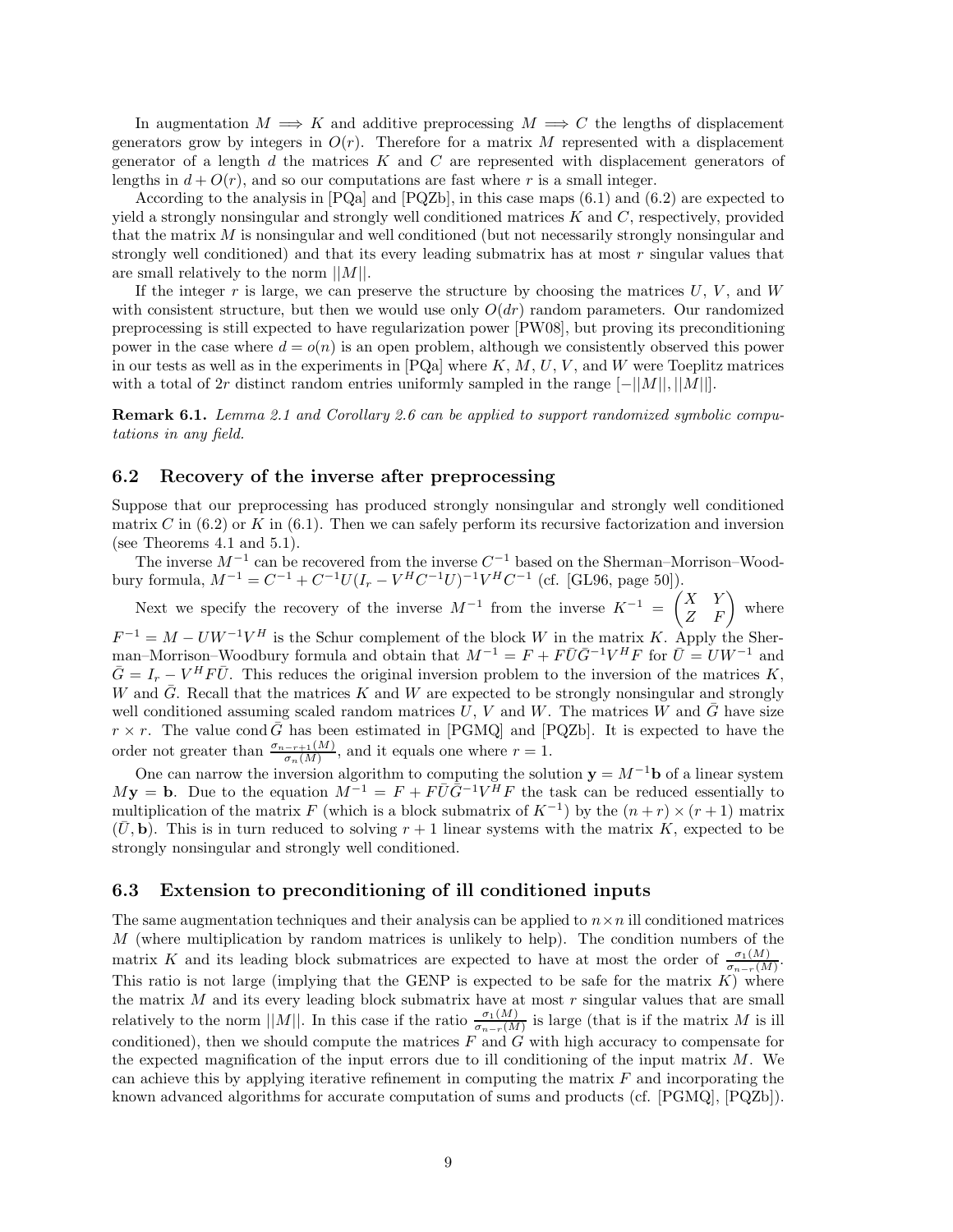The resulting algorithm outputs the entries of the matrices *F* and *G* as the sums represented with a high precision implicitly by sufficiently many summands, each computed with double precision.

#### **6.4 Application to numerical computation of determinants**

We specified application of our randomized preprocessing to solving linear systems and inversion, but we can readily apply it to numerical computation of determinants and resultatnts (see [BEPP97/99], [EP03/05], [PY99/01], and references therein on important applications to algebraic and geometric computations). In particular we can compute the determinant det *M* based on recursive (block) factorization of the matrix *M*, and we also have det  $K = (\det M) \det(W - V^H M^{-1} U)$  for K in (6.1) and det  $C = (\det M) \det(I_r - V^H C^{-1} U)$  for *C* in (6.2).

### **7 Numerical Experiments**

Our numerical experiments with random general, Hankel, Toeplitz and circulant matrices have been performed in the Graduate Center of the City University of New York on a Dell server with a dual core 1.86 GHz Xeon processor and 2G memory running Windows Server 2003 R2. The test Fortran code was compiled with the GNU gfortran compiler within the Cygwin environment. Random numbers were generated with the random number intrinsic Fortran function, assuming the uniform probability distribution over the range  $\{x : -1 \le x < 1\}.$ 

### **7.1 Solution of linear systems of equations with multiplicative preconditioning**

We solved 1000 linear systems of equations  $M\mathbf{x} = \mathbf{b}$  for each input class with vectors **b** having random coordinates from the range [−1*,* 1) and matrices *M* specified below.

**Input Matrices:**

 $M =$  $\begin{pmatrix} M_k & A \\ B & C \end{pmatrix}$  is an  $n \times n$  matrix,  $M_k$  is a  $k \times k$  matrix, *A*, *B*, and *C* are random Toeplitz matrices such that  $||A|| \approx ||B|| \approx ||C|| \approx ||M_k|| \approx 1$ ,  $n = 2^s$ ,  $s = 5, 6, 7, 8, 10$ , and  $k = n/2$ . We have chosen the matrices  $M_k$  as follows.

1) *General matrices*  $M_k = U\Sigma V^H$  where  $\Sigma = \text{diag}(\sigma_i)_{i=1}^k$ ,  $\sigma_i = 1$  for  $i = 1, ..., k - h$ ,  $\sigma_i = 0$  for  $i = k - h + 1, \ldots, k, h = 4$ , and *U* and *V* are  $k \times k$  random orthonormal matrices, computed as the  $k \times k$  factors Q in the QR factorization of  $k \times k$  random matrices where the factor *R* has positive diagonal entries (cf. [H02, Section 28.3]).

2) *Toeplitz-like matrices*  $M_k$  *with nullity*  $h = 4$ *.*  $M_k = c(T, TS)$  for random Toeplitz matrices T of size  $k \times (k-h)$  and *S* of size  $(k-h) \times h$ , for  $h = 4$ , and for a positive scalar *c* such that  $||M_k|| \approx 1$ .

#### **Multiplicative preconditioners:**

(a)  $n \times n$  circulant multipliers, each defined by its first column with the *n* entries +1 and -1 chosen at random,

(b) Householder multipliers  $\prod_{i=1}^{h} (I - 2\mathbf{v}_i \mathbf{v}_i^T / \mathbf{v}_i^T \mathbf{v}_i)$  [GL96, Section 5.1], [S98, Section 4.1.2] with the vectors  $\mathbf{v}_i$  filled with the integers +1 and -1 chosen at random for all *i*.

**Tables** 7.1 and 7.2 show the test results for the solution of linear systems of equations where we apply GENP with randomized structured preconditioning. For all tests the tables display min, max, and average values of the relative residual norm  $||M\mathbf{x} - \mathbf{b}||/||\mathbf{b}||$  and the standard deviations. For GENP with preconditioning we show these data obtained before we performed iterative refinement and after the first and sometimes also the third step of it. We continued iterative refinement until we decreased the output residual norms to the level of  $10^{-14}$  (achieved by GEPP). The columns **iterations** in our tables show the respective numbers of steps of iterative refinement.

Due to the singularity of the leading block  $M_k$ , the relative residual norms in GENP without preconditioning stayed in the range  $[10, 10^8]$  and were too large to allow iterative refinement of the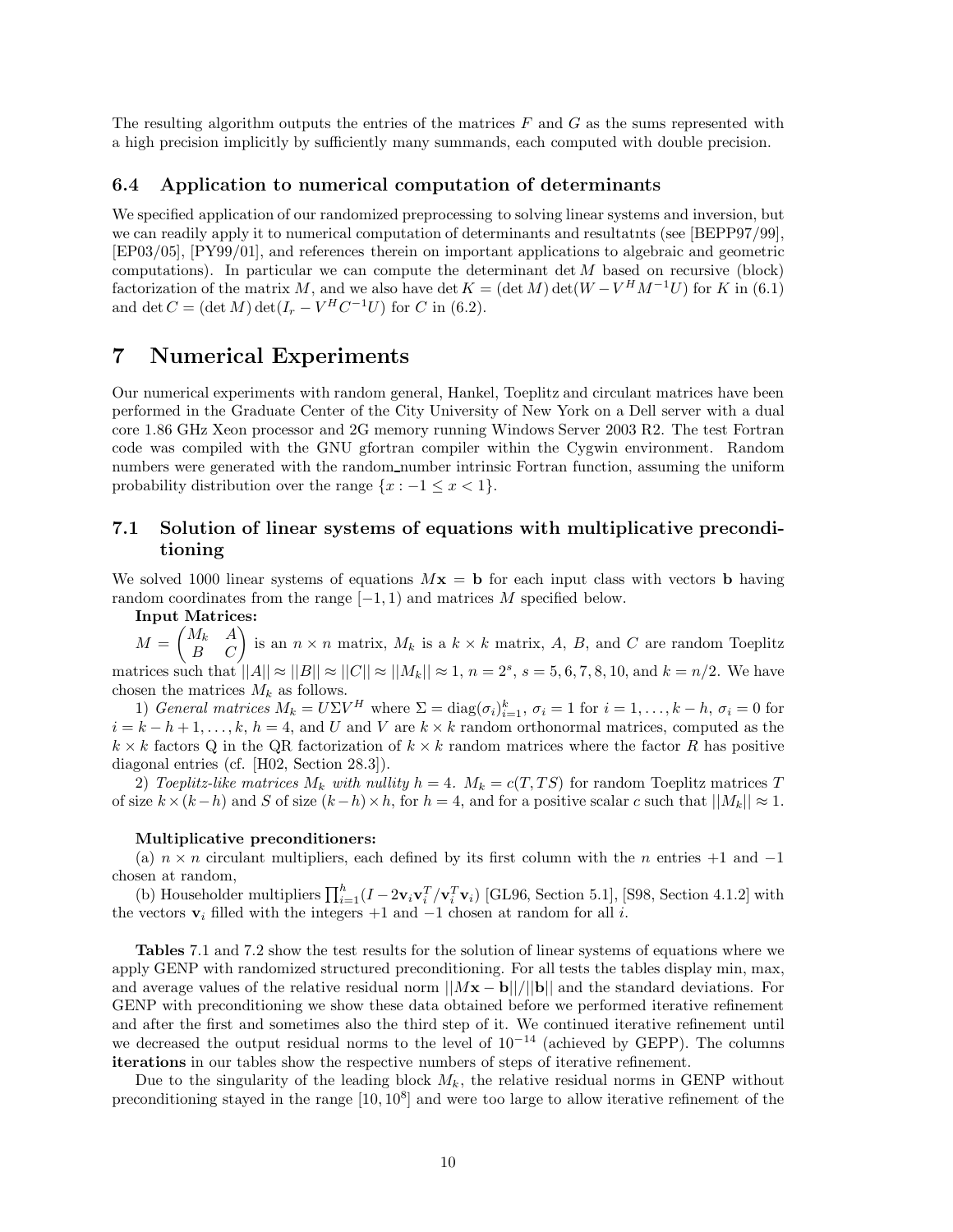computed solution. With our randomized structured preconditioning, however, these norms were always small enough to allow rapid iterative refinement to the level achieved in GEPP.

In our tests the growth of the relative residual norm of the output was limited as the input size grew.

We represented the input matrices *M* and performed our tests with double precision, but then repeated the computations for the entries of the matrix *M* truncated to the single precision. In this case double-precision multipication by our multipliers was error-free. The residual norms remained essentially at the same level as for the double precision input, so that the impact of rounding errors at the elimination stage dominated their impact at the stage of multiplication by preconditioners.

### **7.2 Solution of Hankel linear systems of equations with randomized augmentation**

We solved 100 linear systems of equations  $Mx = b$  for vectors **b** with random coordinates from the range [−1*,* 1) and nearly singular Hankel matrices *M* specified below. This also covered the solution of Toeplitz linear systems of equations due to the equations  $\mathbb{H} = J\mathbb{T} = \mathbb{T}J$ . We presented the test results in Table 7.3. The column marked **AUGM** shows the CPU time of the solution by an algorithm based on randomized augmentation and specified below. For comparison the columns marked **SVD** and **QR** display the CPU time of the solution based on the SVD and QR factorization. The CPU time is measured in terms of the CPU cycles. One can convert them into seconds by dividing them by a constant CLOCKS PER SEC, which is 1000 on our platform. All three algorithms produced the solutions with similar average error bounds of about  $10^{-15}$ .

We performed the tests for the input matrices  $M = H + 10^{-9}J$  where  $H = JT$  for the  $n \times n$  real symmetric Toeplitz matrices *T* of rank  $n-1$  from [PQa, Section 10.1b].

For every input pair *M* and **b** we computed the solution vectors  $\mathbf{x} = M^{-1}\mathbf{b}$  by applying the augmentation techniques in Section 6 (with  $U = V = v$ ). Let us specify these computations first assuming a generic (possibly unstructured) matrix *M*. Embed it into the  $(n + 1) \times (n + 1)$ matrix  $K =$  $\left(w^{\top}\mathbf{v}^T\right)$ **v** *M*  $\overline{ }$ for a scalar *w*, two random values  $v_0$  and *w* from the range  $[-1, 1)$ , and a vector  $\mathbf{v} = (v_i)_{i=1}^n$ , where  $v_i = h_{i-1}$  for  $i = 1, \ldots, n-1$ . Then for the  $n \times n$  trailing principal (that is southeastern) submatrix  $F = (\mathbf{0}_n, I_n)K^{-1}\begin{pmatrix} \mathbf{0}_n^T \\ I_n \end{pmatrix}$ of the inverse matrix  $K^{-1}$  we have  $F =$  $(M - \frac{1}{w} \mathbf{v} \mathbf{v}^T)^{-1}$ , so that  $M = F^{-1} + \frac{1}{w} \mathbf{v} \mathbf{v}^T$ . The Sherman–Morrison–Woodbury formula implies that  $M^{-1} = F - \frac{1}{g} F v v^T F$  for  $g = 1 + \frac{u}{w} v^T F v$ . Therefore  $\mathbf{x} = F \mathbf{b} - \frac{1}{g} F v v^T F \mathbf{b} = \mathbf{z} - \frac{1}{g} v v^T \mathbf{z}$  for  $y = Fv, z = Fb, g = 1 + \frac{1}{w}v^{T}y.$  $\mathbf{y} = F\mathbf{v}$ ,  $\mathbf{z} = F\mathbf{b}$ ,  $g = 1 + \frac{1}{w}\mathbf{v}^T\mathbf{y}$ .<br>This reduces the solution of the linear system  $M\mathbf{x} = \mathbf{b}$  to computing the vectors  $\mathbf{v} = F\mathbf{v}$ 

and  $z = Fb$  and performing  $O(n)$  additional flops. To compute the vectors y and z we solve two linear systems with the matrix *K*. Indeed rewrite the products *F***v** and *F***b** by substituting the expressions  $F = (\mathbf{0}_n, I_n)K^{-1}\begin{pmatrix} \mathbf{0}_n^T \\ I_n \end{pmatrix}$  $\overline{ }$ ,  $\begin{pmatrix} \mathbf{0}_n^T \\ I_n \end{pmatrix}$  $\mathbf{b} = \begin{pmatrix} 0 \\ b \end{pmatrix}$ **b**  $\binom{0}{I_n}$ , and  $\binom{0}{I_n}$  $\mathbf{v} = \begin{pmatrix} 0 \\ 0 \end{pmatrix}$ **v**  $\overline{ }$ and obtain that  ${\bf y} = ({\bf 0}_n, I_n)K^{-1}\begin{pmatrix} 0 \ {\bf 0} \end{pmatrix}$ **v** and  $\mathbf{z} = (\mathbf{0}_n, I_n)K^{-1}\left(\begin{matrix}0\\h\end{matrix}\right)$ **b** Í. .

Now recall that in our tests we dealt with real persymmetric Hankel matrices *M* such that  $JMJ = M$ , so that  $MJ = JM$  are symmetric Toeplitz matrices. We augmented them to obtain real persymmetric Hankel matrices *K*. This requirement set almost all the entries of the matrix *K* equal to the respective entries of the block submatrix *M*, except that we still had freedom to choose any entry  $v_0$  of the vector **v**. We have chosen that entry at random in the range  $\lceil -||M||, ||M||$ . The resulting matrices *K* were nonsingular in all our tests and the entry  $x_{11} = e_1^T K^{-1} e_1$  never vanished, as we expected because the  $n \times n$  input matrix *M* was nonsingular and the coordinate  $v_0$ of the vector **v** was random. (If a matrix K were singular or if the entry  $x_{11}$  vanished, we would have regenerated the value  $v_0$  and would have redefined the matrix  $K$ .) Furthermore in our tests we consistently arrived at well conditioned matrices *K*.

We solved Hankel linear systems with a matrix *K* by first reducing the task to Toeplitz linear systems with the matrix *JK* and then applied the Gohberg–Semencul's formula and expresses the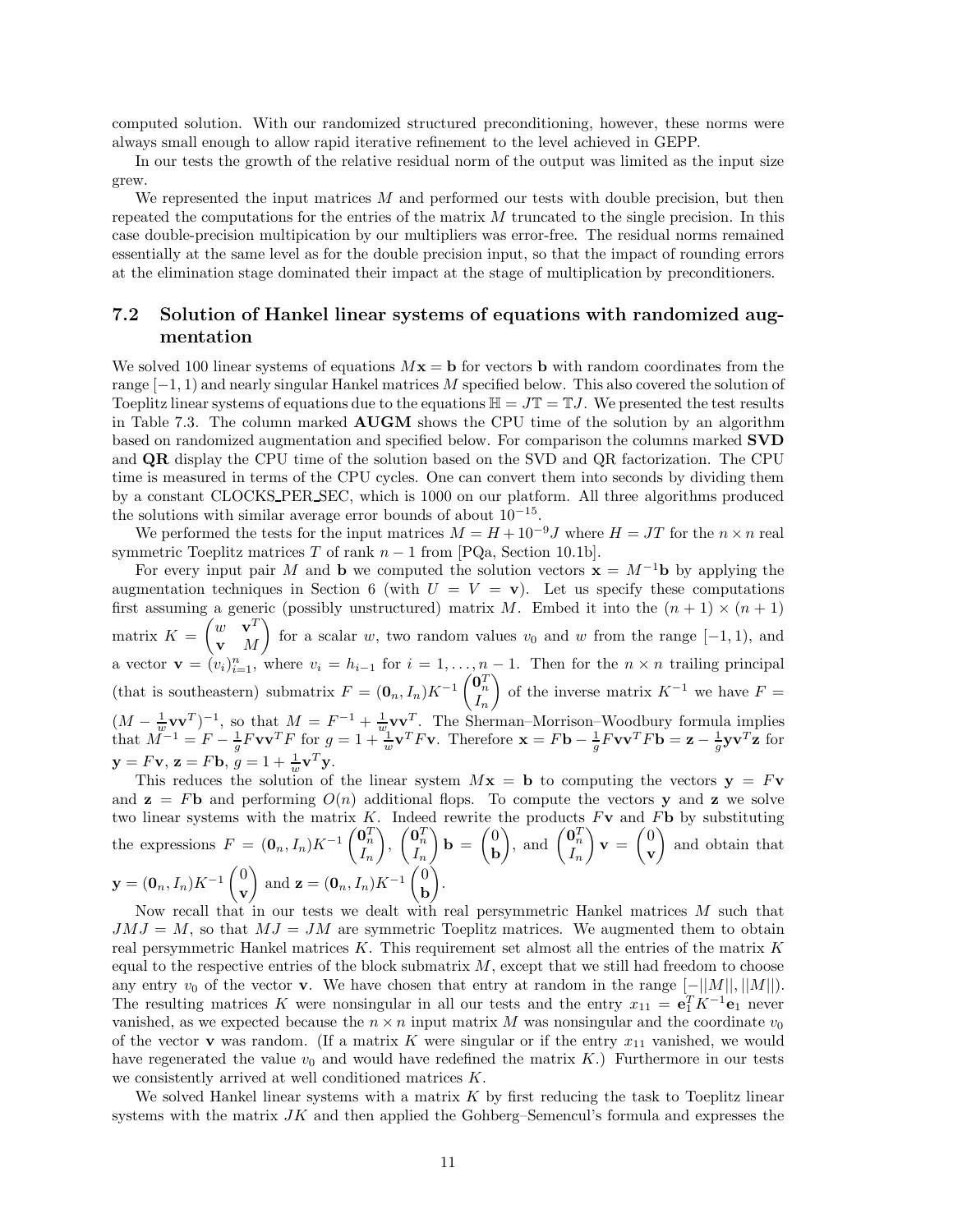inverse via the solution  $K^{-1}J(\mathbf{e}_1, \mathbf{e}_{n+1})$  of two Toeplitz linear systems with the matrix *JK*. The matrices *JK* were real symmetric because so were the matrices *T* that defined the persymmetric Hankel matrices  $H = JT$  and  $M = H + 10^{-9}J$ . It followed that  $K^{-1}J\mathbf{e}_{n+1} = JK^{-1}J\mathbf{e}_1$ , and so we only needed to solve a single Toeplitz linear system  $JKx = e_1$ . We solved it by applying the algorithm in [VB99], based on the superfast algorithms in [KVB99], [VBHK01], and [VBK98] and incorporated the extended iterative refinement from [PQZb] to compute the solutions with high accuracy.

For comparison we also obtained the solutions of the linear systems  $M\mathbf{x} = \mathbf{b}$  based on computing the SVD and QR factorization of the matrix *M*. In all cases we yielded the output within the error bound of 10−<sup>15</sup> and displayed the respective data on the CPU running time in the columns QR and SVD, respectively.

### **7.3 Computation of nmbs**

#### **Input Matrices:**

We first defined the auxiliary matrices  $M =$  $\begin{pmatrix} M_k & A \\ B & C \end{pmatrix}$  where the blocks  $M_k$ ,  $A$ ,  $B$ , and  $C$ were generated as in Section 7.1 but for *n* replaced by  $n = 2<sup>s</sup> - r$ ,  $r = 4$ . Then we defined the input matrices *M* =  $\begin{pmatrix} \widehat{M} & E \\ G & K \end{pmatrix}$  where the block *G* was a random  $r \times (2^s - r)$  Toeplitz matrix,  $E$ *K*  $\overline{ }$ = *M G*  $\overline{\phantom{0}}$ *T*, and *T* was a random  $(n - r) \times r$  Toeplitz matrix.

We generated **multiplicative preconditioners** in the same way as in Section 7.1. Tables 7.4 and 7.5 display the results of the computation of nmbs for the matrices *M* based on GJENP with our randomized structured preconditioning (cf. (4.2)). The same format as in Tables 7.1 and 7.2 is used, except that now the tables display the data on the relative residual norms  $\frac{||MB||}{||M|| ||B||}$ .

## **References**

- [AHU74] A. V. Aho, J. E. Hopcroft, J. D. Ullman, *The Design and Analysis of Algorithms.* Addison-Wesley, Reading, MA, 1974.
- [B85] J. R. Bunch, Stability of Methods for Solving Toeplitz Systems of Equations, *SIAM J. Sci. Stat. Comput.*, **6(2)**, 349–364, 1985.
- [BA80] R. R. Bitmead, B. D. O. Anderson, Asymptotically Fast Solution of Toeplitz and Related Systems of Linear Equations, *Linear Algebra and Its Applications*, **34**, 103– 116, 1980.
- [BEPP97/99] H. Brönnimann, I. Z. Emiris, V. Y. Pan, S. Pion, Sign Determination in Residue Number Systems, *Theoretical Computer Science*, **210**, **1**, 173–197, 1999. Proceedings version in *Proceedings of 13th Annual ACM Symposium on Computational Geometry*, 174–182, ACM Press, New York, 1997.
- [CGLX] S. Chandrasekaran, M. Gu, X. S. Li, J. Xia, Superfast Multifrontal Method for Large Structured Linear Systems of Equations, *SIAM. J. on Matrix Analysis and Applications*, **31**, 1382–1411, 2009.
- [CGSXZ] S. Chandrasekaran, M. Gu, X. Sun, J. Xia, J. Zhu, A Superfast Algorithm for Toeplitz Systems of linear Equations, *SIAM. J. on Matrix Analysis and Applications* **29**, **4**, 1247–1266, 2007.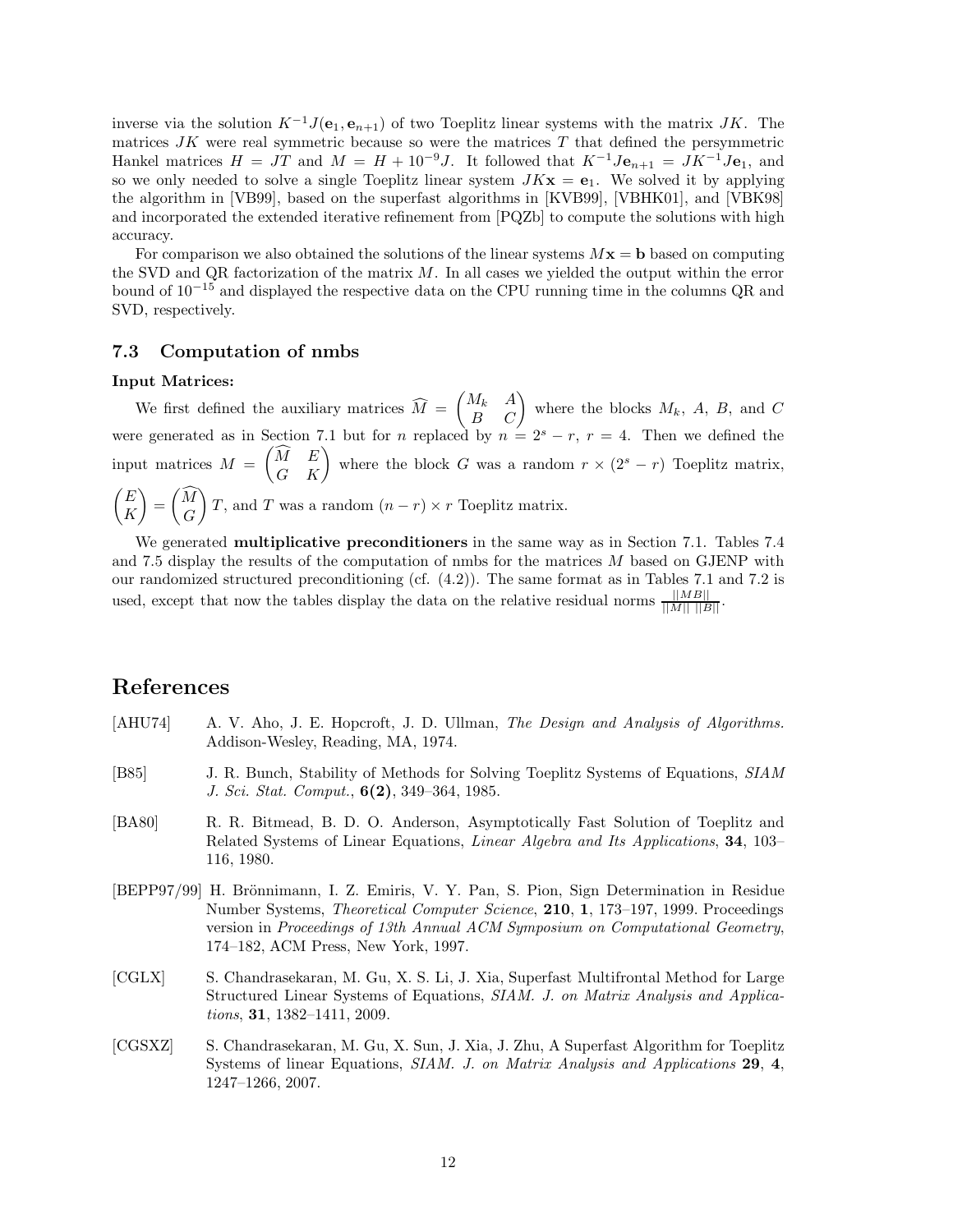| multiplier  | size            | iterations       | min                             | max                              | mean                            | $_{\rm std}$          |
|-------------|-----------------|------------------|---------------------------------|----------------------------------|---------------------------------|-----------------------|
| circulant   | 32              | $\theta$         | $7.8 \times 10^{-15}$           | $1.6 \times 10^{-10}$            | $3.6 \times 10^{-12}$           | $1.8 \times 10^{-11}$ |
| circulant   | 32              | $\mathbf{1}$     | $8.3 \times 10^{-16}$           | $5.7 \times 10^{-12}$            | $7.4 \times 10^{-14}$           | $5.7 \times 10^{-13}$ |
| circulant   | 64              | $\overline{0}$   | $5.9 \times 10^{-14}$           | $1.\overline{6 \times 10^{-9}}$  | $2.4 \times 10^{-11}$           | $1.6 \times 10^{-10}$ |
| circulant   | 64              | $\mathbf{1}$     | $1.7 \times 10^{-15}$           | $7.3 \times 10^{-13}$            | $4.9 \times 10^{-14}$           | $1.2 \times 10^{-13}$ |
| circulant   | 128             | $\boldsymbol{0}$ | $3.1 \times 10^{-13}$           | $1.9 \times 10^{-8}$             | $3.5 \times 10^{-10}$           | $2.1 \times 10^{-9}$  |
| circulant   | 128             | $\mathbf{1}$     | $5.2 \times 10^{-15}$           | $1.3 \times 10^{-10}$            | $1.6 \times 10^{-12}$           | $1.3 \times 10^{-11}$ |
| circulant   | 256             | $\theta$         | $2.7 \times 10^{-12}$           | $3.6 \times 10^{-9}$             | $1.7 \times 10^{-10}$           | $4.6 \times 10^{-10}$ |
| circulant   | 256             | $\mathbf{1}$     | $8.8 \times 10^{-15}$           | $2.8 \times 10^{-12}$            | $1.6 \times 10^{-13}$           | $3.5 \times 10^{-13}$ |
| circulant   | 1024            | $\boldsymbol{0}$ | $4.0 \times 10^{-10}$           | $3.8 \times 10^{-9}$             | $1.5 \times 10^{-9}$            | $1.5 \times 10^{-9}$  |
| circulant   | 1024            | $\mathbf{1}$     | $1.2 \times 10^{-13}$           | $5.1 \times 10^{-13}$            | $2.3 \times 10^{-13}$           | $1.9 \times 10^{-13}$ |
| Householder | $\overline{32}$ | $\overline{0}$   | $4.9 \times 10^{-11}$           | $1.8 \times 10^{-7}$             | $5.8 \times 10^{-9}$            | $2.0 \times 10^{-8}$  |
| Householder | 32              | $\mathbf{1}$     | $4.6 \times 10^{-16}$           | $1.1 \times 10^{-13}$            | $6.1 \times 10^{-15}$           | $1.7 \times 10^{-14}$ |
| Householder | 64              | $\overline{0}$   | $3.2 \times 10^{-10}$           | $9.2 \times 10^{-7}$             | $4.1 \times 10^{-8}$            | $1.3 \times 10^{-7}$  |
| Householder | 64              | $\mathbf{1}$     | $8.3 \times 10^{-16}$           | $1.4 \times 10^{-12}$            | $2.8 \times 10^{-14}$           | $1.5 \times 10^{-13}$ |
| Householder | 128             | $\boldsymbol{0}$ | $2.\overline{6 \times 10^{-9}}$ | $9.9 \times 10^{-6}$             | $2.6 \times 10^{-7}$            | $1.1 \times 10^{-6}$  |
| Householder | 128             | 1                | $1.4 \times 10^{-15}$           | $1.5 \times 10^{-10}$            | $1.5 \times 10^{-12}$           | $1.5 \times 10^{-11}$ |
| Householder | 128             | $\boldsymbol{3}$ | $1.5 \times 10^{-15}$           | $1.5 \times 10^{-12}$            | $3.1 \times 10^{-14}$           | $1.5 \times 10^{-13}$ |
| Householder | 256             | $\overline{0}$   | $1.1 \times 10^{-8}$            | $2.7 \times 10^{-5}$             | $8.8 \times 10^{-7}$            | $3.2 \times 10^{-6}$  |
| Householder | 256             | 1                | $2.8 \times 10^{-15}$           | $4.8 \times 10^{-11}$            | $8.2 \times 10^{-13}$           | $5.0 \times 10^{-12}$ |
| Householder | 256             | 3                | $2.8 \times 10^{-15}$           | $1.3 \times 10^{-12}$            | $5.9 \times 10^{-14}$           | $1.8 \times 10^{-13}$ |
| Householder | 1024            | $\overline{0}$   | $5.0 \times 10^{-6}$            | $3.\overline{4 \times 10^{-5}}$  | $1.\overline{6 \times 10^{-5}}$ | $1.3 \times 10^{-5}$  |
| Householder | 1024            | $\mathbf{1}$     | $1.6 \times 10^{-12}$           | $1.2 \times 10^{-11}$            | $6.7 \times 10^{-12}$           | $4.7 \times 10^{-12}$ |
| Householder | 1024            | $\overline{3}$   | $1.9 \times 10^{-14}$           | $1.\overline{7 \times 10^{-13}}$ | $7.1 \times 10^{-14}$           | $6.5 \times 10^{-14}$ |

Table 7.1: residual norms of the solutions of Toeplitz-like linear systems

- [CPV04] G. Codevico, V. Y. Pan, M. Van Barel, Newton-like Iteration Based on Cubic Polynomials for Structured Matrices, *Numerical Algorithms*, **36**, 365-380, 2004.
- [CPW74] R.E. Cline, R.J. Plemmons, and G. Worm, Generalized inverses of certain Toeplitz matrices. *Linear Algebra and Its Applications,* **8**, 25–33, 1974.
- [CW90] Coppersmith, S. Winograd, Matrix Multiplicaton via Arithmetic Progressions. *J. Symbolic Comput.*, **9(3)**, 251–280, 1990.
- [D88] J. Demmel, The Probability That a Numerical Analysis Problem Is Difficult, *Math. of Computation*, **50**, 449–480, 1988.
- [DL78] R. A. Demillo, R. J. Lipton, A Probabilistic Remark on Algebraic Program Testing, *Information Processing Letters*, **7**, **4**, 193–195, 1978.
- [DS01] K. R. Davidson, S. J. Szarek, Local Operator Theory, Random Matrices, and Banach Spaces, in *Handbook on the Geometry of Banach Spaces* (W. B. Johnson and J. Lindenstrauss editors), pages 317–368, North Holland, Amsterdam, 2001.
- [E88] A. Edelman, Eigenvalues and Condition Numbers of Random Matrices, *SIAM J. on Matrix Analysis and Applications*, **9**, **4**, 543–560, 1988.
- [EP03/05] I. Z. Emiris, V. Y. Pan, Improved Algorithms for Computing Determinants and Resultants, *J. of Complexity*, **21**, **1**, 43–71, 2005. Proceedings version in *Proceedings of 6th International Workshop on Computer Algebra in Scientific Computing (CASC '03)*, E. W. Mayr, V. G. Ganzha, E. V. Vorozhtzov (editors), 81–94, Technische Univ. München, Germany, 2003.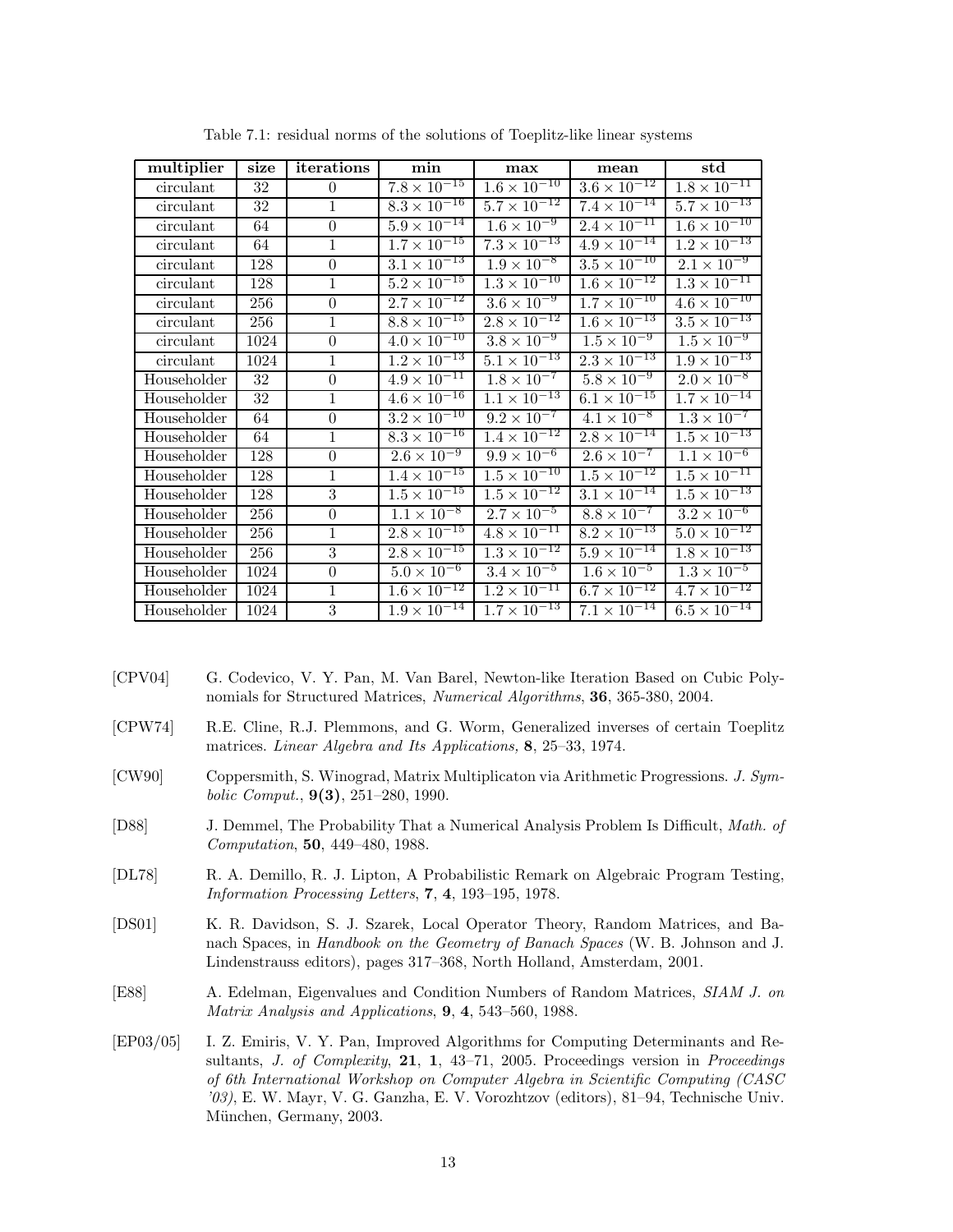| multiplier  | size | iterations   | min                              | max                              | mean                             | $_{\rm std}$                     |
|-------------|------|--------------|----------------------------------|----------------------------------|----------------------------------|----------------------------------|
| circulant   | 32   | $\theta$     | $9.1 \times 10^{-15}$            | $5.4 \times \overline{10^{-12}}$ | $5.7 \times 10^{-13}$            | $1.1 \times 10^{-12}$            |
| circulant   | 32   | $\mathbf{1}$ | $1.1 \times 10^{-15}$            | $7.8 \times 10^{-14}$            | $9.7 \times 10^{-15}$            | $1.\overline{4 \times 10^{-14}}$ |
| circulant   | 64   | $\theta$     | $4.7 \times 10^{-14}$            | $8.0 \times 10^{-11}$            | $4.0 \times 10^{-12}$            | $1.\overline{1 \times 10^{-11}}$ |
| circulant   | 64   | $\mathbf{1}$ | $1.9 \times 10^{-15}$            | $5.3 \times 10^{-13}$            | $2.3 \times 10^{-14}$            | $5.4 \times 10^{-14}$            |
| circulant   | 128  | $\theta$     | $2.8 \times 10^{-13}$            | $2.1 \times 10^{-10}$            | $1.6 \times 10^{-11}$            | $3.1 \times 10^{-11}$            |
| circulant   | 128  | $\mathbf{1}$ | $4.3 \times 10^{-15}$            | $1.6 \times 10^{-12}$            | $6.6 \times 10^{-14}$            | $1.8 \times 10^{-13}$            |
| circulant   | 256  | $\Omega$     | $1.7 \times 10^{-12}$            | $1.\overline{4 \times 10^{-7}}$  | $2.0 \times 10^{-9}$             | $1.5 \times 10^{-8}$             |
| circulant   | 256  | $\mathbf{1}$ | $8.3 \times 10^{-15}$            | $4.3 \times 10^{-10}$            | $4.5 \times 10^{-12}$            | $4.3 \times 10^{-11}$            |
| circulant   | 1024 | $\theta$     | $1.7 \times 10^{-10}$            | $4.4 \times 10^{-9}$             | $1.4 \times 10^{-9}$             | $2.1 \times 10^{-9}$             |
| circulant   | 1024 | $\mathbf{1}$ | $3.4 \times 10^{-14}$            | $9.9 \times 10^{-14}$            | $6.8 \times 10^{-14}$            | $2.7 \times 10^{-14}$            |
| Householder | 32   | $\theta$     | $5.5 \times 10^{-15}$            | $2.3 \times 10^{-11}$            | $1.0 \times 10^{-12}$            | $3.1 \times 10^{-12}$            |
| Householder | 32   | $\mathbf{1}$ | $4.1 \times 10^{-16}$            | $1.8 \times 10^{-13}$            | $4.5 \times 10^{-15}$            | $1.8 \times 10^{-14}$            |
| Householder | 64   | $\theta$     | $2.9 \times 10^{-14}$            | $1.8 \times 10^{-10}$            | $3.6 \times 10^{-12}$            | $1.9 \times 10^{-11}$            |
| Householder | 64   | $\mathbf{1}$ | $5.8 \times 10^{-16}$            | $3.6 \times 10^{-13}$            | $9.0 \times 10^{-15}$            | $3.8 \times 10^{-14}$            |
| Householder | 128  | $\theta$     | $1.2 \times 10^{-13}$            | $9.1 \times 10^{-10}$            | $2.\overline{4 \times 10^{-11}}$ | $1.0 \times 10^{-10}$            |
| Householder | 128  | $\mathbf{1}$ | $1.2 \times 10^{-15}$            | $4.8 \times 10^{-13}$            | $1.9 \times 10^{-14}$            | $6.0 \times 10^{-14}$            |
| Householder | 256  | $\theta$     | $1.1 \times 10^{-12}$            | $3.2 \times 10^{-8}$             | $4.5 \times 10^{-10}$            | $3.2 \times 10^{-9}$             |
| Householder | 256  | $\mathbf{1}$ | $2.0 \times 10^{-15}$            | $6.4 \times 10^{-13}$            | $2.7 \times 10^{-14}$            | $8.2 \times 10^{-14}$            |
| Householder | 1024 | $\theta$     | $3.2 \times 10^{-11}$            | $2.7 \times 10^{-9}$             | $8.6 \times 10^{-10}$            | $1.3 \times 10^{-9}$             |
| Householder | 1024 | $\mathbf{1}$ | $1.6 \times \overline{10^{-14}}$ | $9.5 \times 10^{-14}$            | $4.3 \times 10^{-14}$            | $3.7 \times 10^{-14}$            |

Table 7.2: residual norms of the solutions of linear systems in the case of general matrices *M<sup>k</sup>*

Table 7.3: CPU time (in CPU cycles) for solving ill conditioned Hankel linear systems of equations

| size | $\boldsymbol{\mathrm{AUGM}}$ | <b>SVD</b> | QR      | SVD/AUGM | QR/AUGM |
|------|------------------------------|------------|---------|----------|---------|
| 512  | 29.3                         | 5160.43    | 149.4   | 175.9    | 5.1     |
| 1024 | 101.4                        | 76853.6    | 2014.7  | 757.9    | 19.9    |
| 2048 | 250.1                        |            | 18021.2 |          | 72.0    |
| 4096 | 453.2                        |            |         |          |         |
| 8192 | 779.1                        |            |         |          |         |

- [GI88] W. Gautschi, G. Inglese, Lower Bounds for the Condition Number of Vandermonde Matrices, *Numerische Math.*, **52**, 241–250, 1988.
- [GKO95] I. Gohberg, T. Kailath, V. Olshevsky, Fast Gaussian Elimination with Partial Pivoting for Matrices with Displacement Structure, *Math. of Computation*, **64**, 1557-1576, 1995.
- [GL96] G. H. Golub, C. F. Van Loan, *Matrix Computations*, Johns Hopkins University Press, Baltimore, Maryland, 1996 (third addition).
- [H02] N. J. Higham, *Accuracy and Stability in Numerical Analysis*, SIAM, Philadelphia, 2002 (second edition).
- [KVB99] P. Kravanja, M. Van Barel, Algorithms for Solving Rational Interpolation Problems Related to Fast and Superfast Solvers for Toeplitz Systems, *SPIE*, 359–370, 1999.

[LPS92] J. Laderman, V. Y. Pan, H. X. Sha, On Practical Algorithms for Accelerated Matrix Multiplication, *Linear Algebra and Its Applications*, **162–164**, 557–588, 1992.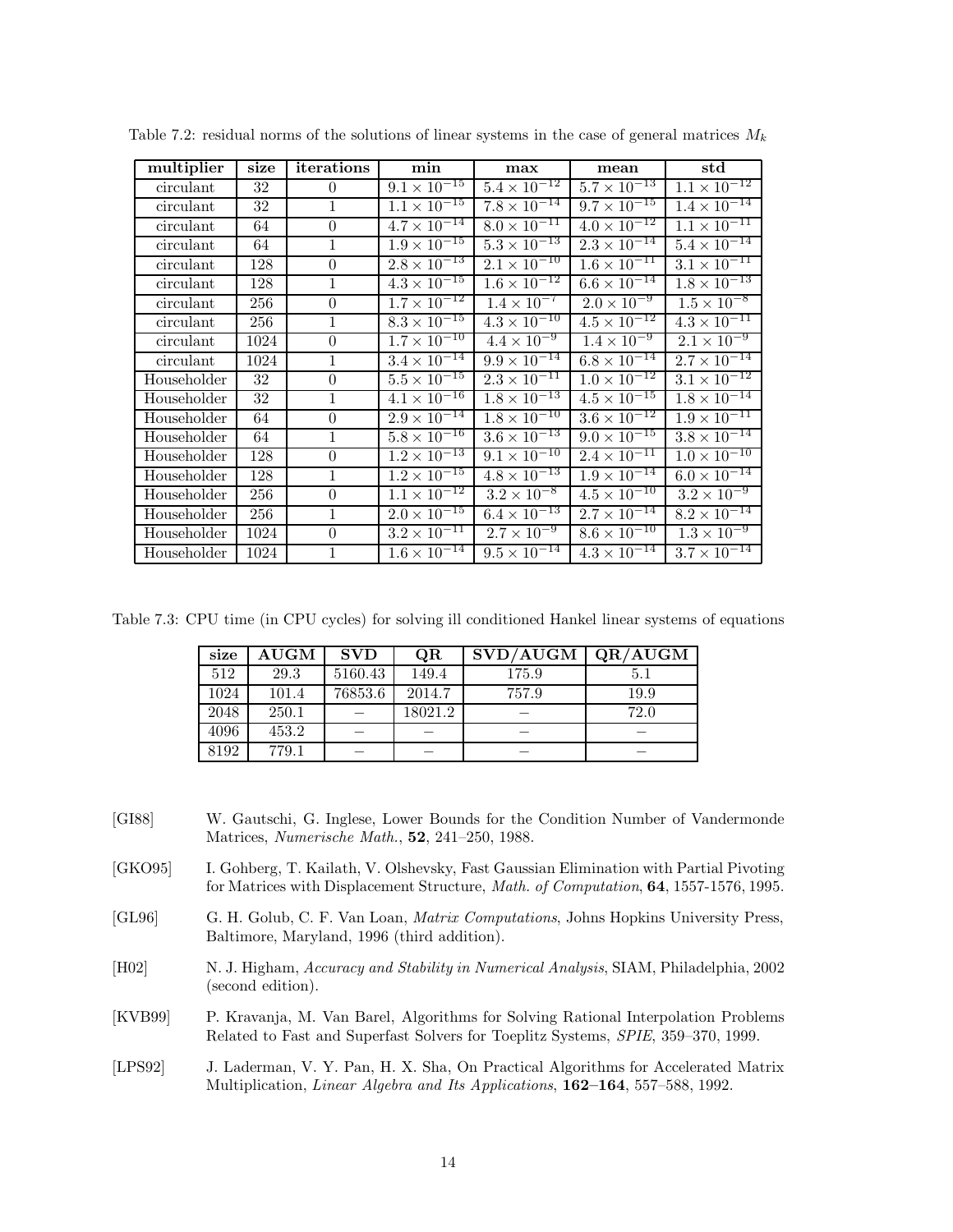| multiplier  | size | iterations       | min                   | max                             | mean                            | std                   |
|-------------|------|------------------|-----------------------|---------------------------------|---------------------------------|-----------------------|
| circulant   | 32   | $\Omega$         | $4.4 \times 10^{-13}$ | $6.0 \times 10^{-9}$            | $2.0 \times 10^{-10}$           | $7.9 \times 10^{-10}$ |
| circulant   | 32   | $\mathbf{1}$     | $4.4 \times 10^{-17}$ | $2.3 \times 10^{-15}$           | $3.2 \times 10^{-16}$           | $3.9 \times 10^{-16}$ |
| circulant   | 64   | $\overline{0}$   | $6.1 \times 10^{-13}$ | $6.2 \times 10^{-9}$            | $2.3 \times 10^{-10}$           | $8.9 \times 10^{-10}$ |
| circulant   | 64   | $\mathbf{1}$     | $3.9 \times 10^{-17}$ | $3.1 \times 10^{-15}$           | $3.0 \times 10^{-16}$           | $4.2 \times 10^{-16}$ |
| circulant   | 128  | $\boldsymbol{0}$ | $1.9 \times 10^{-13}$ | $3.8 \times 10^{-9}$            | $1.3 \times 10^{-10}$           | $4.7 \times 10^{-10}$ |
| circulant   | 128  | 1                | $3.6 \times 10^{-17}$ | $2.5 \times 10^{-15}$           | $3.7 \times 10^{-16}$           | $4.2 \times 10^{-16}$ |
| circulant   | 256  | $\overline{0}$   | $1.7 \times 10^{-12}$ | $1.4 \times 10^{-8}$            | $3.8 \times 10^{-10}$           | $1.8 \times 10^{-9}$  |
| circulant   | 256  | $\mathbf{1}$     | $2.1 \times 10^{-17}$ | $2.1 \times 10^{-14}$           | $5.8 \times 10^{-16}$           | $2.2 \times 10^{-15}$ |
| circulant   | 1024 | $\overline{0}$   | $9.3 \times 10^{-12}$ | $5.4 \times 10^{-11}$           | $3.2 \times 10^{-11}$           | $2.2 \times 10^{-11}$ |
| circulant   | 1024 | $\mathbf{1}$     | $1.7 \times 10^{-16}$ | $2.2 \times 10^{-16}$           | $2.0 \times 10^{-16}$           | $2.2 \times 10^{-17}$ |
| circulant   | 1024 | 3                | $6.2 \times 10^{-17}$ | $4.7 \times 10^{-16}$           | $2.0 \times 10^{-16}$           | $1.8 \times 10^{-16}$ |
| Householder | 32   | $\boldsymbol{0}$ | $3.5 \times 10^{-15}$ | $2.6 \times 10^{-5}$            | $2.7 \times 10^{-7}$            | $2.6 \times 10^{-6}$  |
| Householder | 32   | $\mathbf{1}$     | $1.1 \times 10^{-20}$ | $1.9 \times 10^{-9}$            | $1.9 \times 10^{-11}$           | $1.9 \times 10^{-10}$ |
| Householder | 32   | $\overline{3}$   | $1.9 \times 10^{-20}$ | $5.5 \times 10^{-15}$           | $2.4 \times 10^{-16}$           | $6.6 \times 10^{-16}$ |
| Householder | 64   | $\boldsymbol{0}$ | $3.3 \times 10^{-14}$ | $4.3 \times 10^{-7}$            | $1.4 \times 10^{-8}$            | $5.1 \times 10^{-8}$  |
| Householder | 64   | 1                | $1.7 \times 10^{-20}$ | $8.1 \times 10^{-15}$           | $5.7 \times 10^{-16}$           | $1.4 \times 10^{-15}$ |
| Householder | 128  | $\theta$         | $7.5 \times 10^{-14}$ | $4.1 \times 10^{-7}$            | $1.5 \times 10^{-8}$            | $4.7 \times 10^{-8}$  |
| Householder | 128  | $\mathbf{1}$     | $1.7 \times 10^{-20}$ | $4.2 \times 10^{-14}$           | $1.1 \times 10^{-15}$           | $4.8 \times 10^{-15}$ |
| Householder | 256  | $\theta$         | $9.7 \times 10^{-14}$ | $1.\overline{4 \times 10^{-6}}$ | $3.7 \times 10^{-8}$            | $1.6 \times 10^{-7}$  |
| Householder | 256  | $\mathbf{1}$     | $3.5 \times 10^{-20}$ | $1.6 \times 10^{-13}$           | $3.4 \times 10^{-15}$           | $1.7 \times 10^{-14}$ |
| Householder | 1024 | $\overline{0}$   | $1.8 \times 10^{-11}$ | $1.2 \times 10^{-6}$            | $3.\overline{3 \times 10^{-7}}$ | $5.6 \times 10^{-7}$  |
| Householder | 1024 | $\mathbf{1}$     | $6.0 \times 10^{-18}$ | $1.3 \times 10^{-12}$           | $3.2 \times 10^{-13}$           | $6.4 \times 10^{-13}$ |
| Householder | 1024 | $\overline{3}$   | $1.5 \times 10^{-19}$ | $1.0 \times 10^{-14}$           | $3.2 \times 10^{-15}$           | $4.6 \times 10^{-15}$ |

Table 7.4: residual norms of approximate nmbs in the case of Toeplitz-like matrices *M<sup>k</sup>*

- [M80] M. Morf, Doubling Algorithms for Toeplitz and Related Equations, *Proceedings of IEEE International Conference on ASSP*, 954–959, IEEE Press, Piscataway, New Jersey, 1980.
- [P90] V. Y. Pan, On Computations with Dense Structured Matrices, *Math. of Computation*, **55(191)**, 179–190, 1990. Proceedings version in *Proc. of Intern. Symposium on Symbolic and Algebraic Computation (ISSAC89)*, 34-42, ACM Press, New York, 1989.
- [P92] V. Y. Pan, Parallel Solution of Toeplitz-like Linear Systems, *J. of Complexity*, **8**, 1–21, 1992.
- [P93a] V. Y. Pan, Concurrent Iterative Algorithm for Toepliz-like Linear Systems, *IEEE Transactions on Parallel and Distributed Systems*, **4, 5**, 592–600, 1993.
- [P93b] V. Y. Pan, Decreasing the Displacement Rank of a Matrix, *SIAM Journal on Matrix Analysis and Applications*, **14, 1**, 118–121, 1993.
- [P01] V. Y. Pan, *Structured Matrices and Polynomials: Unified Superfast Algorithms*, Birkhäuser/Springer, Boston/New York, 2001.
- [P10a] F. Poloni, A Note on the O(n)-Storage Implementation of the GKO Algorithm, *Numerical Algorithms*, 2010.
- [P10] V. Y. Pan, Newton's Iteration for Matrix Inversion, Advances and Extensions, in *Matrix methods: Theory, Algorithms and Applications* (dedicated to the Memory of Gene H. Golub, edited by Vadim Olshevsky and Eugene Tyrtyshnikov), pages 364–381, World Scientific Publishing, 2010.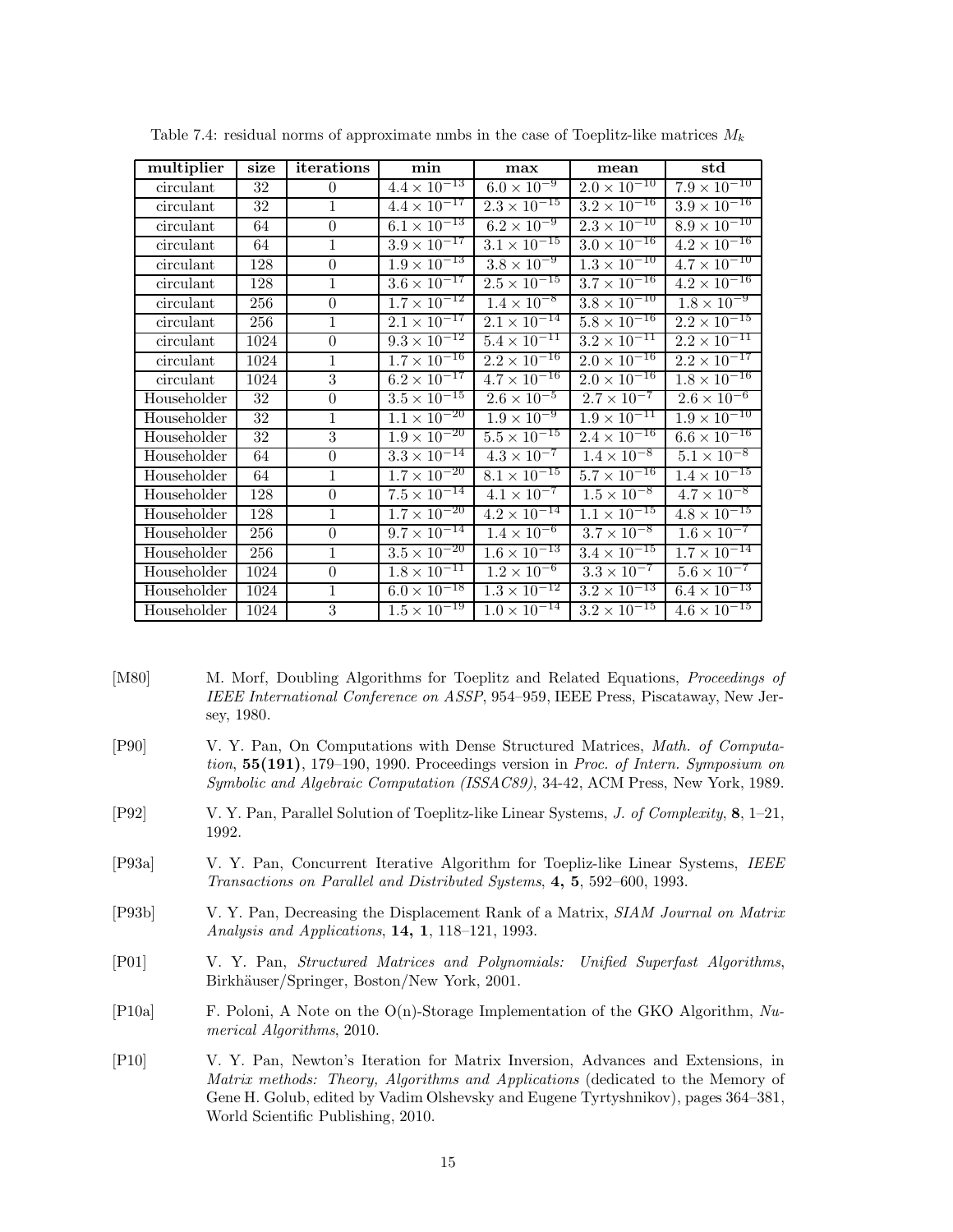| multiplier  | size            | iterations       | min                              | max                              | mean                  | $_{\rm std}$                     |
|-------------|-----------------|------------------|----------------------------------|----------------------------------|-----------------------|----------------------------------|
| circulant   | 32              | $\theta$         | $6.4 \times \overline{10^{-13}}$ | $8.0 \times 10^{-9}$             | $2.1 \times 10^{-10}$ | $9.9 \times 10^{-10}$            |
| circulant   | 32              | $\mathbf{1}$     | $4.5 \times 10^{-17}$            | $1.\overline{8 \times 10^{-15}}$ | $2.3 \times 10^{-16}$ | $2.6 \times 10^{-16}$            |
| circulant   | 64              | $\Omega$         | $9.4 \times 10^{-13}$            | $5.3 \times 10^{-9}$             | $2.0 \times 10^{-10}$ | $7.5 \times 10^{-10}$            |
| circulant   | 64              | $\mathbf{1}$     | $2.4 \times 10^{-17}$            | $4.1 \times 10^{-15}$            | $3.9 \times 10^{-16}$ | $5.9 \times 10^{-16}$            |
| circulant   | 128             | $\overline{0}$   | $1.1 \times 10^{-12}$            | $2.3 \times 10^{-9}$             | $1.2 \times 10^{-10}$ | $3.0 \times 10^{-10}$            |
| circulant   | 128             | $\mathbf{1}$     | $3.6 \times 10^{-17}$            | $3.8 \times 10^{-15}$            | $3.7 \times 10^{-16}$ | $6.1 \times 10^{-16}$            |
| circulant   | 256             | $\overline{0}$   | $2.2 \times 10^{-12}$            | $5.3 \times 10^{-8}$             | $9.8 \times 10^{-10}$ | $6.1 \times 10^{-9}$             |
| circulant   | 256             | $\mathbf{1}$     | $4.4 \times 10^{-17}$            | $6.2 \times 10^{-15}$            | $4.8 \times 10^{-16}$ | $8.6 \times 10^{-16}$            |
| circulant   | 1024            | $\overline{0}$   | $1.0 \times 10^{-11}$            | $1.1 \times 10^{-9}$             | $3.3 \times 10^{-10}$ | $5.4 \times 10^{-10}$            |
| circulant   | 1024            | $\mathbf{1}$     | $1.9 \times 10^{-16}$            | $6.3 \times 10^{-16}$            | $3.5 \times 10^{-16}$ | $2.0 \times 10^{-16}$            |
| Householder | $\overline{32}$ | $\boldsymbol{0}$ | $1.8 \times 10^{-16}$            | $3.3 \times 10^{-11}$            | $6.4 \times 10^{-13}$ | $3.4 \times 10^{-12}$            |
| Householder | 32              | 1                | $5.7 \times 10^{-21}$            | $1.8 \times 10^{-17}$            | $6.1 \times 10^{-19}$ | $2.3 \times 10^{-18}$            |
| Householder | 64              | $\boldsymbol{0}$ | $1.7 \times 10^{-16}$            | $2.9 \times 10^{-11}$            | $6.3 \times 10^{-13}$ | $3.2 \times 10^{-12}$            |
| Householder | 64              | $\mathbf{1}$     | $5.6 \times 10^{-21}$            | $5.7 \times 10^{-17}$            | $1.5 \times 10^{-18}$ | $6.7 \times 10^{-18}$            |
| Householder | 128             | $\boldsymbol{0}$ | $2.4 \times 10^{-16}$            | $9.9 \times 10^{-11}$            | $1.5 \times 10^{-12}$ | $1.0 \times 10^{-11}$            |
| Householder | 128             | $\mathbf{1}$     | $3.5 \times 10^{-21}$            | $6.9 \times 10^{-17}$            | $2.3 \times 10^{-18}$ | $7.6 \times 10^{-18}$            |
| Householder | 256             | $\theta$         | $5.2 \times 10^{-16}$            | $5.8 \times 10^{-11}$            | $1.1 \times 10^{-12}$ | $5.9 \times 10^{-12}$            |
| Householder | 256             | $\mathbf{1}$     | $3.0 \times 10^{-21}$            | $9.4 \times 10^{-17}$            | $4.0 \times 10^{-18}$ | $1.1 \times 10^{-17}$            |
| Householder | 1024            | $\theta$         | $6.3 \times 10^{-14}$            | $1.\overline{2 \times 10^{-12}}$ | $5.6 \times 10^{-13}$ | $4.5 \times 10^{-13}$            |
| Householder | 1024            | $\mathbf{1}$     | $1.9 \times 10^{-18}$            | $4.1 \times 10^{-17}$            | $1.9 \times 10^{-17}$ | $1.\overline{8 \times 10^{-17}}$ |

Table 7.5: residual norms of approximate nmbs in the case of general matrices *M<sup>k</sup>*

- [PBRZ99] V. Y. Pan, S. Branham, R. Rosholt, A. Zheng, Newton's Iteration for Structured Matrices and Linear Systems of Equations, *SIAM volume on Fast Reliable Algorithms for Matrices with Structure* (edited by T. Kailath and A. H. Sayed), 189–210, SIAM Publications, Philadelphia, 1999.
- [PGMQ] V. Y. Pan, D. Grady, B. Murphy, G. Qian, R. E. Rosholt, A. Ruslanov, Schur Aggregation for Linear Systems and Determinants, *Theoretical Computer Science*, *Special Issue on Symbolic–Numerical Algorithms* (D. A. Bini, V. Y. Pan, and J. Verschelde editors), **409**, **2**, 255–268, 2008.
- [PQ10] V. Y. Pan, G. Qian, Randomized Preprocessing of Homogeneous Linear Systems of Equations, *Linear Algebra and Its Applications*, **432**, 3272–3318, 2010.
- [PQa] V. Y. Pan, G. Qian, Solving Linear Systems with Randomized Augmentation, Technical Reports TRs 2009009 and 2010009, *Ph.D. Program in Computer Science*, *Graduate Center, the City University of New York*, 2009 and 2010.

Available at http://www.cs.gc.cuny.edu/tr/techreport.php?id=352

[PQZb] V. Y. Pan, G. Qian, A. Zheng, Randomized Preconditioning of Linear Systems of Equations, Technical Report TR 2010012, *Ph.D. Program in Computer Science*, *Graduate Center, the City University of New York*, 2010.

Available at http://www.cs.gc.cuny.edu/tr/techreport.php?id=352

- [PQZC] V. Y. Pan, G. Qian, A. Zheng, Z. Chen, Matrix Computations and Polynomial Rootfinding with Preprocessing, *Linear Algebra and Its Applications*, in print.
- [PRW02] V. Y. Pan, Y. Rami, X. Wang, Structured Matrices and Newtons Iteration: Unified Approach, *Linear Algebra and Its Applications*, **343/344**, 233–265, 2002.